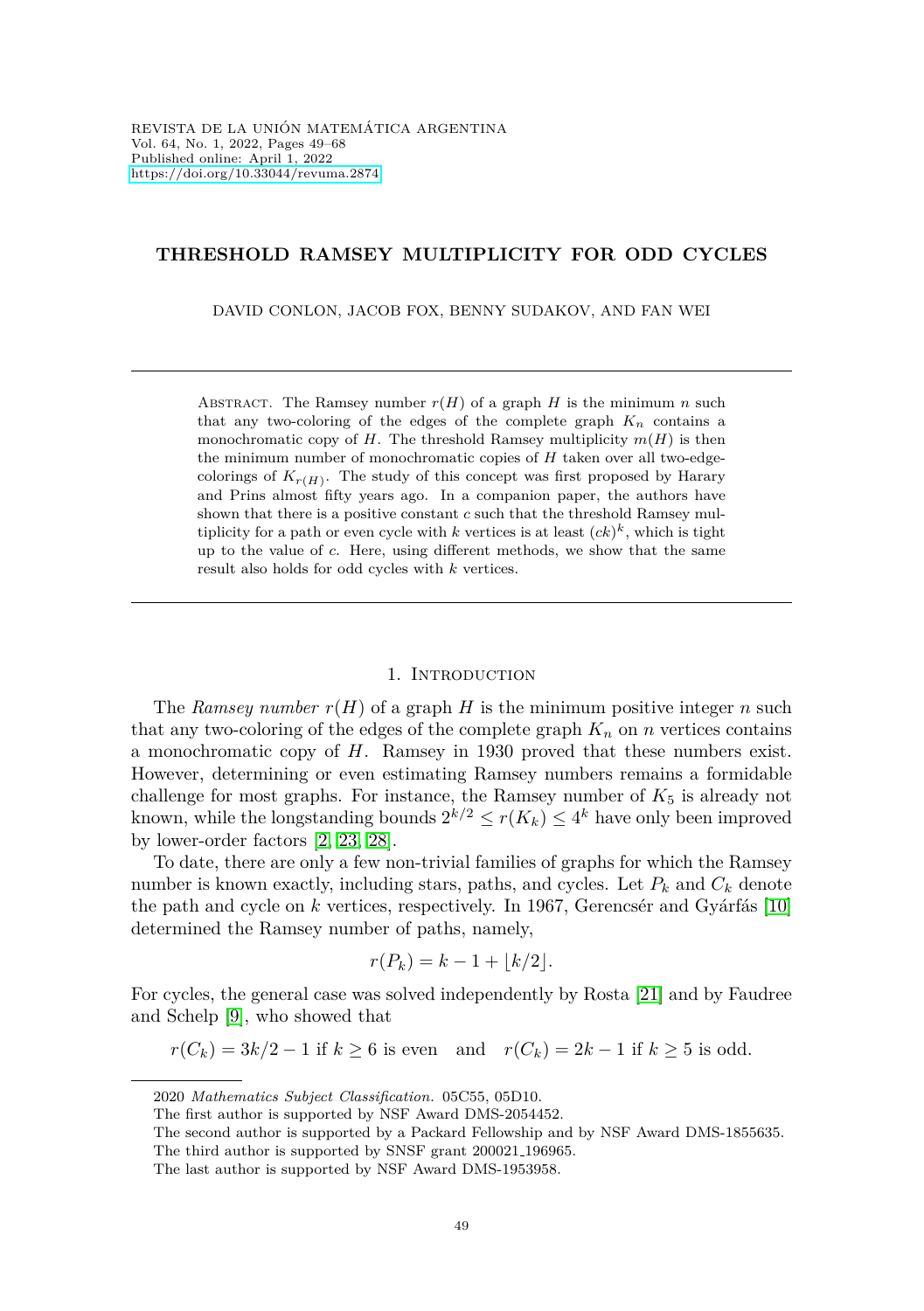A more general problem than computing Ramsey numbers is to determine the *Ramsey multiplicity*  $M(H, n)$ , the minimum number of monochromatic copies of *H* guaranteed in any two-edge-coloring of  $K_n$ . Indeed, it is easy to check that  $M(H, n) = 0$  if and only if  $n < r(H)$ .

The asymptotic behaviour of  $M(H, n)$  when *H* is fixed and *n* tends to infinity has attracted considerable attention. This is in part because of a famous conjecture of Erdős [\[8\]](#page-18-3) stating that if *H* is a clique, then the value of  $M(H, n)$  is asymptotically equal to the expected number of monochromatic copies of *H* in a uniformly random two-edge-coloring of *Kn*. Unfortunately, this conjecture (and a later generalization to all graphs [\[1\]](#page-18-4)) is false already for  $H = K_4$ , as first shown by Thomason [\[30\]](#page-19-3) (see also [\[14,](#page-18-5) [24\]](#page-19-4)). However, it remains an interesting open problem to determine which graphs satisfy the conjecture, known in the literature as *common graphs*. For instance, the non-three-colorable 5-wheel is known to be common [\[13\]](#page-18-6) and some hope remains that all bipartite graphs are common because of a connection to a celebrated conjecture of Sidorenko and Erd˝os–Simonovits [\[25,](#page-19-5) [26,](#page-19-6) [27\]](#page-19-7) (see [\[3,](#page-18-7) [6,](#page-18-8) [7,](#page-18-9) [16,](#page-18-10) [18,](#page-19-8) [29\]](#page-19-9) for some recent results towards this conjecture). We refer the interested reader to [\[4,](#page-18-11) Section 2.6] for more on this fascinating subject.

Another much-studied problem concerns the value of *M*(*H, n*) when it first becomes positive, i.e., when  $n = r(H)$ . As in our companion paper [\[5\]](#page-18-12), we refer to this value as the *threshold Ramsey multiplicity*.

**Definition 1.1.** The *threshold Ramsey multiplicity m*(*H*) of a graph *H* is the minimum number of monochromatic copies of *H* in any two-coloring of the edges of  $K_n$  with  $n = r(H)$ . In other words,

$$
m(H) = M(H, r(H)).
$$

The threshold Ramsey multiplicity was first studied systematically by Harary and Prins [\[12\]](#page-18-13) almost fifty years ago. The exact value of the threshold Ramsey multiplicity is known for all graphs with at most 4 vertices [\[11,](#page-18-14) [12,](#page-18-13) [20\]](#page-19-10), but, in general, determining or even providing a non-trivial lower bound on the threshold Ramsey multiplicity appears to be quite challenging. In fact, the behavior of  $m(H)$ can be rather erratic. For instance, Harary and Prins [\[12\]](#page-18-13) proved that  $m(K_2) = 1$ and  $m(K_{1,k}) = 1$  for *k* even, but  $m(K_{1,k}) = 2k$  for  $k \ge 3$  odd.

In the same paper [\[12\]](#page-18-13), Harary and Prins asked for a determination of  $m(P_k)$ and  $m(C_k)$ . It is this question that concerns us in this paper and its companion [\[5\]](#page-18-12). Indeed, in [\[5\]](#page-18-12), not only did we provide the first non-trivial bound for the Ramsey multiplicity of paths and even cycles, but the bound is tight up to a lower-order factor.

<span id="page-1-0"></span>**Theorem 1.2** ([\[5\]](#page-18-12))**.** *There is a positive constant c such that, for every positive integer k, the threshold Ramsey multiplicity of the path with k vertices satisfies*  $m(P_k) \geq (ck)^k$  *and, if k is even, the threshold Ramsey multiplicity of the cycle on*  $k$  *vertices satisfies*  $m(C_k) \geq (ck)^k$ .

In this paper, we address Harary and Prins' question for odd cycles. Unlike the cases studied in [\[5\]](#page-18-12), this odd-cycle case has received considerable previous attention, with Rosta and Surányi [\[22\]](#page-19-11) already proving the exponential lower bound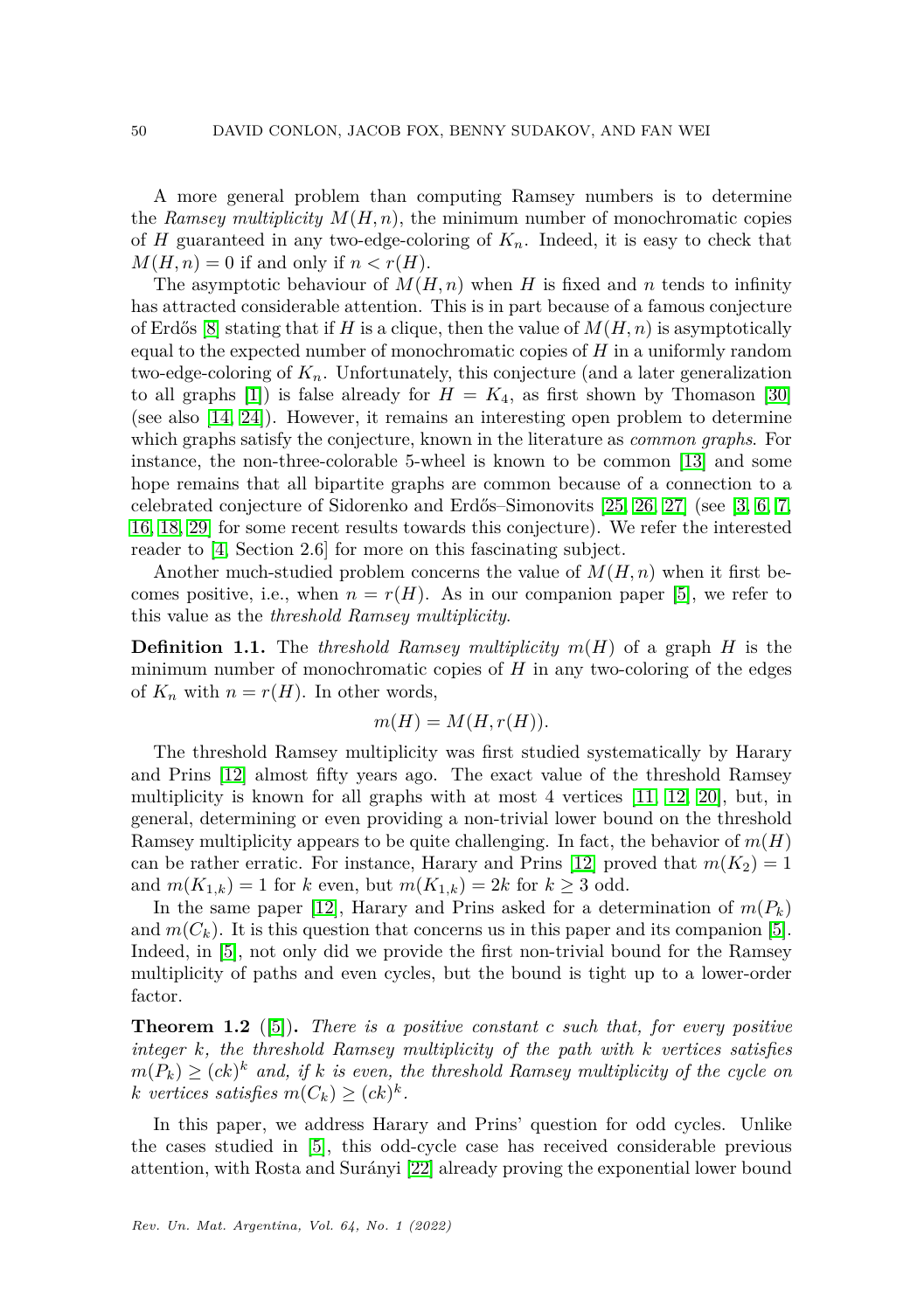$m(C_k) \geq 2^{ck}$  in the 1970's. This was later improved to a superexponential bound in an unpublished work of Rosta (see [\[15\]](#page-18-15)). More recently, Károlyi and Rosta [15] improved the lower bound to  $m(C_k) \geq k^{ck}$ . To the best of our knowledge, this was the state of the art prior to our result, which we now state.

<span id="page-2-0"></span>**Theorem 1.3.** *There is a positive constant c such that, for every odd positive integer k, the threshold Ramsey multiplicity of the cycle on k vertices satisfies*  $m(C_k) \geq (ck)^k$ .

As for paths and even cycles, this bound is tight up to the constant *c*. However, it is proved using rather different methods to those employed in [\[5\]](#page-18-12), because the Ramsey numbers, and the associated extremal colorings, are quite different for odd cycles and for paths and even cycles. To describe the extremal colorings in the odd setting, consider the red/blue edge-coloring  $\chi(a, b)$  of the complete graph on  $n = a + b$  vertices with vertex set  $A \cup B$ ,  $|A| = a$  and  $|B| = b$ , where *A* and *B* form blue cliques and all edges between *A* and *B* are red. Let  $k \geq 5$  be an odd positive integer. Then  $\chi(k-1, k-1)$  is a coloring of the complete graph on  $r(C_k)-1=2k-2$ vertices with no monochromatic  $C_k$ , while  $\chi(k, k-1)$  is a coloring of the complete graph on  $r(C_k) = 2k - 1$  vertices with exactly  $(k-1)!/2$  monochromatic copies of  $C_k$ , as all monochromatic  $C_k$  are in the blue clique of order k. This provides an upper bound on  $m(C_k)$  showing that the bound in Theorem [1.3](#page-2-0) is tight apart from a lower-order factor. It also suggests that our bound can be strengthened, as follows.

<span id="page-2-1"></span>**Conjecture 1.4.** For any sufficiently large odd integer  $k$ ,  $m(C_k) = (k-1)!/2$ .

## 2. Proof of Theorem [1.3](#page-2-0)

2.1. **Preliminaries.** As in our proof of Theorem [1.2](#page-1-0) in [\[5\]](#page-18-12), we will use Szemerédi's regularity lemma, an important tool which gives a rough structural decomposition for all graphs. Roughly speaking, for any graph, the regularity lemma outputs a vertex partition of the graph into a small number of parts, where the bipartite graph between almost every pair of parts behaves like a random graph. Among its many applications (see, for example, [\[17\]](#page-19-12)), this decomposition is useful for embedding and counting copies of sparse graphs, such as the cycles that concern us here.

To formally state the regularity lemma, we first need some definitions to quantify what is meant by a "random-like" bipartite graph. For a pair of disjoint vertex subsets  $(X, Y)$  of a graph, let  $d(X, Y) = e(X, Y)/|X||Y|$  denote the density of edges between *X* and *Y* .

**Definition 2.1** ( $\epsilon$ -regular pair). A pair  $(X, Y)$  of disjoint vertex subsets of a graph is said to be  $\epsilon$ -regular if, for all subsets  $U \subset X$ ,  $V \subset Y$  such that  $|U| \geq \epsilon |X|$  and  $|V| \geq \epsilon |Y|, |d(U, V) - d(X, Y)| \leq \epsilon.$ 

The next lemma sets out two basic facts about  $\epsilon$ -regular pairs that will be useful later.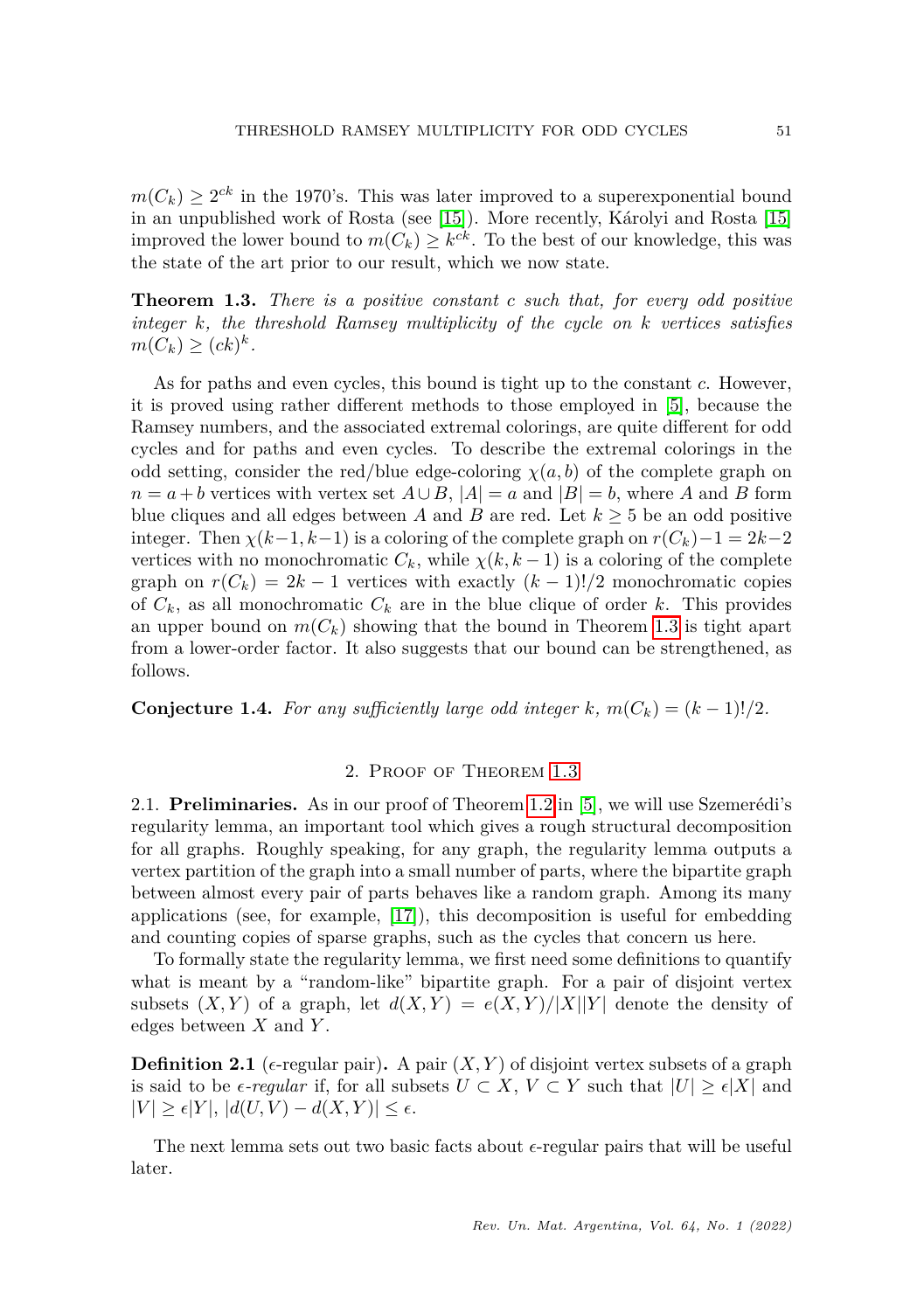<span id="page-3-2"></span>**Lemma 2.2.** If  $(X, Y)$  is an  $\epsilon$ -regular pair and  $d(X, Y) = d$ , then the following *hold:*

- (*i*) If  $Y' \subset Y$  *satisfies*  $|Y'| \ge \epsilon |Y|$ *, then the number of vertices in* X *with degree* in *Y*' greater than  $(d + \epsilon)|Y'|$  is less than  $\epsilon|X|$  and the number of vertices *in X* with degree in *Y*' less than  $(d - \epsilon)|Y'|$  is less than  $\epsilon|X|$ .
- *(ii) If*  $X' \subset X$  *and*  $Y' \subset Y$  *are such that*  $|X'| \ge \alpha |X|$  *and*  $|Y'| \ge \alpha |Y|$ *, then*  $(X', Y')$  *is* max $(\epsilon/\alpha, 2\epsilon)$ *-regular.*

A vertex partition is called *equitable* if each pair of parts differ in size by at most one. We are now ready to state the regularity lemma.

<span id="page-3-0"></span>**Lemma 2.3** (Szemerédi's regularity lemma). For every  $\epsilon > 0$  and positive integer *l*, there are positive integers  $n_0$  and  $M_0$  such that every graph *G* with at least  $n_0$ *vertices admits an equitable vertex partition*  $V(G) = V_1 \cup \cdots \cup V_M$  *into M* parts with  $l \leq M \leq M_0$  where all but at most  $\epsilon {M \choose 2}$  pairs of parts  $(V_i, V_j)$  with  $1 \leq i < j \leq M$ *are -regular.*

In practice, we will use the following standard colored version of the regularity lemma.

<span id="page-3-1"></span>**Lemma 2.4** (Colored regularity lemma). For every  $\epsilon > 0$  and positive integer *l*, *there are positive integers*  $n_0$  *and*  $M_0$  *such that every two-edge-coloring of the complete graph*  $K_n$  *with*  $n \geq n_0$  *in red and blue admits an equitable vertex partition*  $V(G) = V_1 \cup \cdots \cup V_M$  *into M parts with*  $l \leq M \leq M_0$  *where all but at most*  $\epsilon {M \choose 2}$ *pairs of parts*  $(V_i, V_j)$  *with*  $1 \leq i < j \leq M$  *are*  $\epsilon$ -regular *in both the red and blue subgraphs.*

Lemmas [2.3](#page-3-0) and [2.4](#page-3-1) are in fact equivalent, since a pair  $(V_i, V_j)$  in an edge-coloring of  $K_n$  with colors red and blue is  $\epsilon$ -regular in red if and only if it is  $\epsilon$ -regular in blue.

2.2. **The stability lemma.** The main ingredient in the proof of Theorem [1.3](#page-2-0) is a stability lemma, Lemma [2.6](#page-4-0) below, which implies that any two-edge-coloring of *K<sup>n</sup>* (where, for us, *n* will be  $r(C_k) = 2k - 1$  for some sufficiently large odd *k*) either has a regularity partition whose reduced graph contains a long monochromatic path or the edge-coloring of  $K_n$  is close to the coloring  $\chi(k, k-1)$  described before Conjecture [1.4.](#page-2-1) In either case, we can show that the conclusion of Theorem [1.3](#page-2-0) must hold.

Before introducing the stability lemma, we need to make precise what we mean by saying that a two-edge-coloring of the complete graph on 2*k* −1 vertices is close to  $\chi(k, k-1)$ . In the definition, we will refer to the density of a set X, given by  $d(X, X) = 2e(X)/|X|^2$ .

**Definition 2.5** (Extremal coloring with parameter  $\lambda$ ). A two-edge-coloring of the complete graph on *n* vertices is an *extremal coloring with parameter*  $\lambda$  if there exists a partition  $A \cup B$  of the vertex set such that

•  $|A| \ge (1/2 - \lambda)n$  and  $|B| \ge (1/2 - \lambda)n$ ;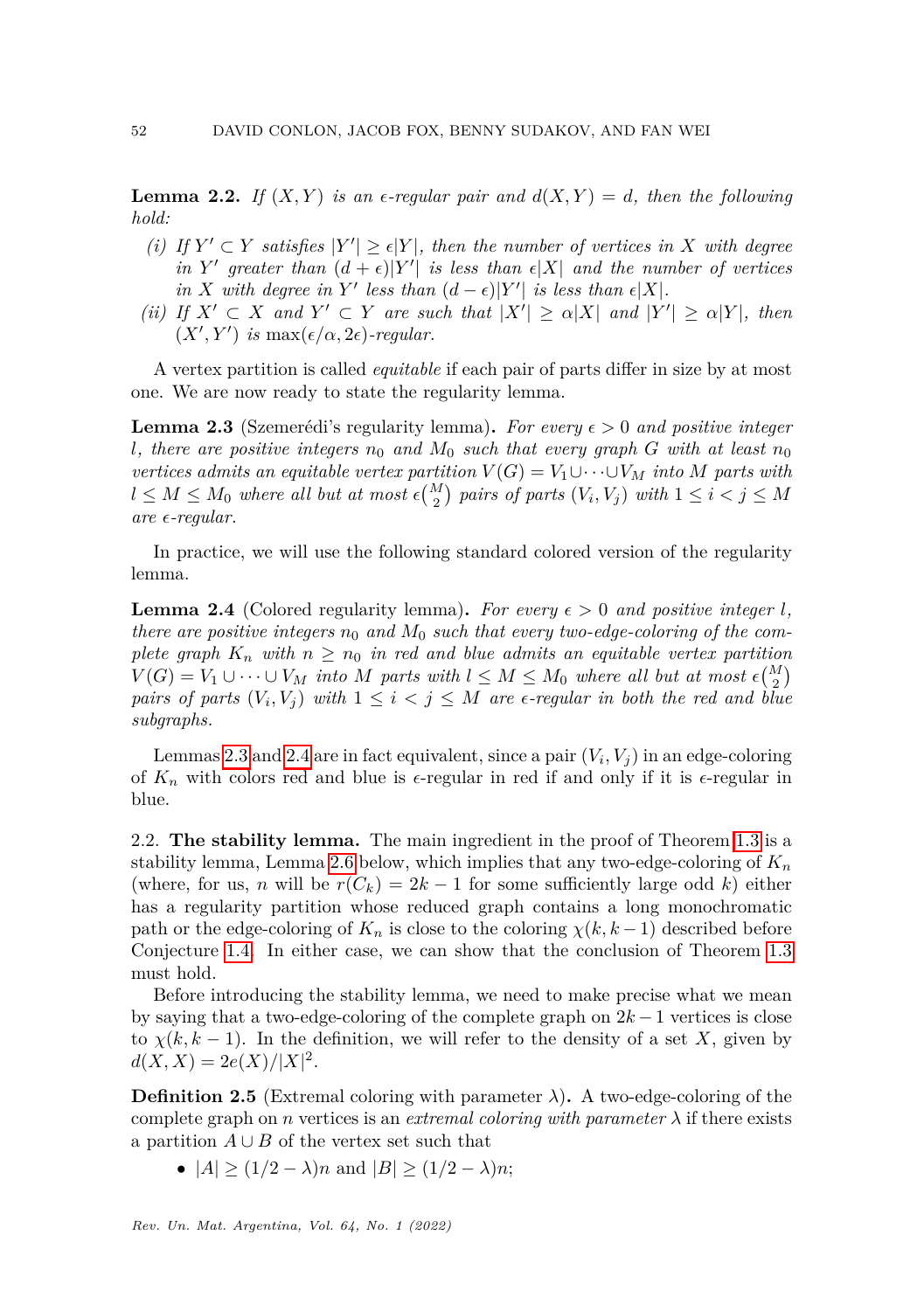• the graph induced on *A* has density at least  $(1 - \lambda)$  in some color, the graph induced on *B* has density at least  $(1 - \lambda)$  in the same color, and the bipartite graph between *A* and *B* has density at least  $(1 - \lambda)$  in the other color.

Our key stability lemma is now as follows.

<span id="page-4-0"></span>**Lemma 2.6.** *For any*  $0 < \epsilon < 10^{-20}$ *, there is a constant*  $M_0 = M_0(\epsilon)$  *such that if α* = 20√*ε*, *then, for n sufficiently large in terms of*  $\epsilon$ *, any two-edge-coloring of the complete graph K<sup>n</sup> falls into one of the following two cases:*

• *Case 1: There is a positive integer*  $\epsilon^{-1} \leq M \leq M_0$  *such that if t is the odd integer with*

<span id="page-4-2"></span>
$$
(1/2 + \alpha)M \ge t > (1/2 + \alpha)M - 2,
$$
\n(2.1)

*then there are disjoint vertex sets*  $V_0, \ldots, V_{t-1}$ *, indexed by the elements of*  $\mathbb{Z}/t\mathbb{Z}$ *, and a color*  $\chi$  *such that, for each*  $i \in \mathbb{Z}/t\mathbb{Z}$ *,*  $|V_i| \geq \lfloor n/M \rfloor$ *, the pair*  $(V_i, V_{i+1})$  *is*  $\epsilon$ -regular *in the color*  $\chi$ *, and the edge density between*  $V_i$  *and*  $V_{i+1}$  *in the color*  $\chi$  *is at least*  $11\epsilon^{1/2}$ *.* 

• *Case 2: The graph is an extremal coloring with parameter*  $300\sqrt{\alpha}$ *.* 

We will hold off on proving Lemma [2.6](#page-4-0) until Section [2.5,](#page-15-0) first showing, across the next two sections, how Theorem [1.3](#page-2-0) follows from either of the conclusions in the lemma.

2.3. **Theorem [1.3](#page-2-0) for colorings satisfying Case 1 of Lemma [2.6.](#page-4-0)** In this section, we prove Theorem [1.3](#page-2-0) for colorings satisfying Case 1 of Lemma [2.6.](#page-4-0) We will repeatedly work in a setting where we have disjoint vertex sets  $V_0, \ldots, V_{t-1}$ from a graph where the indices of the  $V_i$  are the elements of  $\mathbb{Z}/t\mathbb{Z}$ . We say that a path *P* of length  $\ell$  with vertices  $w_0, w_1, \ldots, w_\ell$  and edges  $w_0w_1, w_1w_2, \ldots, w_{\ell-1}w_\ell$ is  $(V_0, \ldots, V_{t-1})$ *-transversal* if  $w_i \in V_i$  for each  $0 \leq i \leq \ell$ . Note that we will typically have  $\ell > t$ , so the path may pass through each of the vertex sets multiple times.

<span id="page-4-1"></span>**Lemma 2.7.** *Suppose that*  $0 < \epsilon < 10^{-5}$  *and t and n are integers with*  $t \geq 2$  *and*  $n \geq \epsilon^{-2}$ . Suppose also that  $V_0, \ldots, V_{t-1}$  are disjoint vertex sets in a graph where *the indices of the*  $V_i$  *are the elements of*  $\mathbb{Z}/t\mathbb{Z}$  *and, for each*  $i \in \mathbb{Z}/t\mathbb{Z}$ ,  $|V_i| \geq n$ ,  $(V_i, V_{i+1})$  *is*  $\epsilon$ -regular, and  $d(V_i, V_{i+1}) \geq d$  for some  $d \geq 5\epsilon^{1/2}$ . Then the following *hold:*

- *(1)* For any integer  $\ell$  with  $2 \leq \ell \leq t(1 \sqrt{\epsilon})n$  and any vertex  $w_0 \in V_0$  with at *least*  $(d - \epsilon)|V_1|$  *neighbors in*  $V_1$ *, the number of*  $(V_0, \ldots, V_{t-1})$ *-transversal paths of length*  $\ell$  *starting from*  $w_0$  *is at least*  $(d - \epsilon - \sqrt{\epsilon})^{\ell} \prod_{i=1}^{\ell} (n - \lfloor i/t \rfloor)$ .
- (2) For any integer  $\ell$  with  $4 \leq \ell \leq t(1-3\sqrt{\epsilon})n$  which is divisible by  $t$  and any  $two$  (not necessarily distinct) vertices  $w_0, w'_0 \in V_0$  such that  $w_0$  has at least  $(d - \epsilon)|V_1|$  *neighbors in*  $V_1$  *and*  $w'_0$  *has at least*  $(d - \epsilon)|V_{t-1}|$  *neighbors*  $V_{t-1}$ *, the number of*  $(V_0, \ldots, V_{t-1})$ *-transversal paths of length*  $\ell$  *with end vertices w*<sub>0</sub> *and w*<sup>'</sup><sub>0</sub> *is at least*  $(d - 5\sqrt{\epsilon})^{\ell-1}(1 - 2\sqrt{\epsilon})^{\ell-2}(\epsilon n) \prod_{i=1}^{\ell-2} (n - \lfloor i/t \rfloor)$ .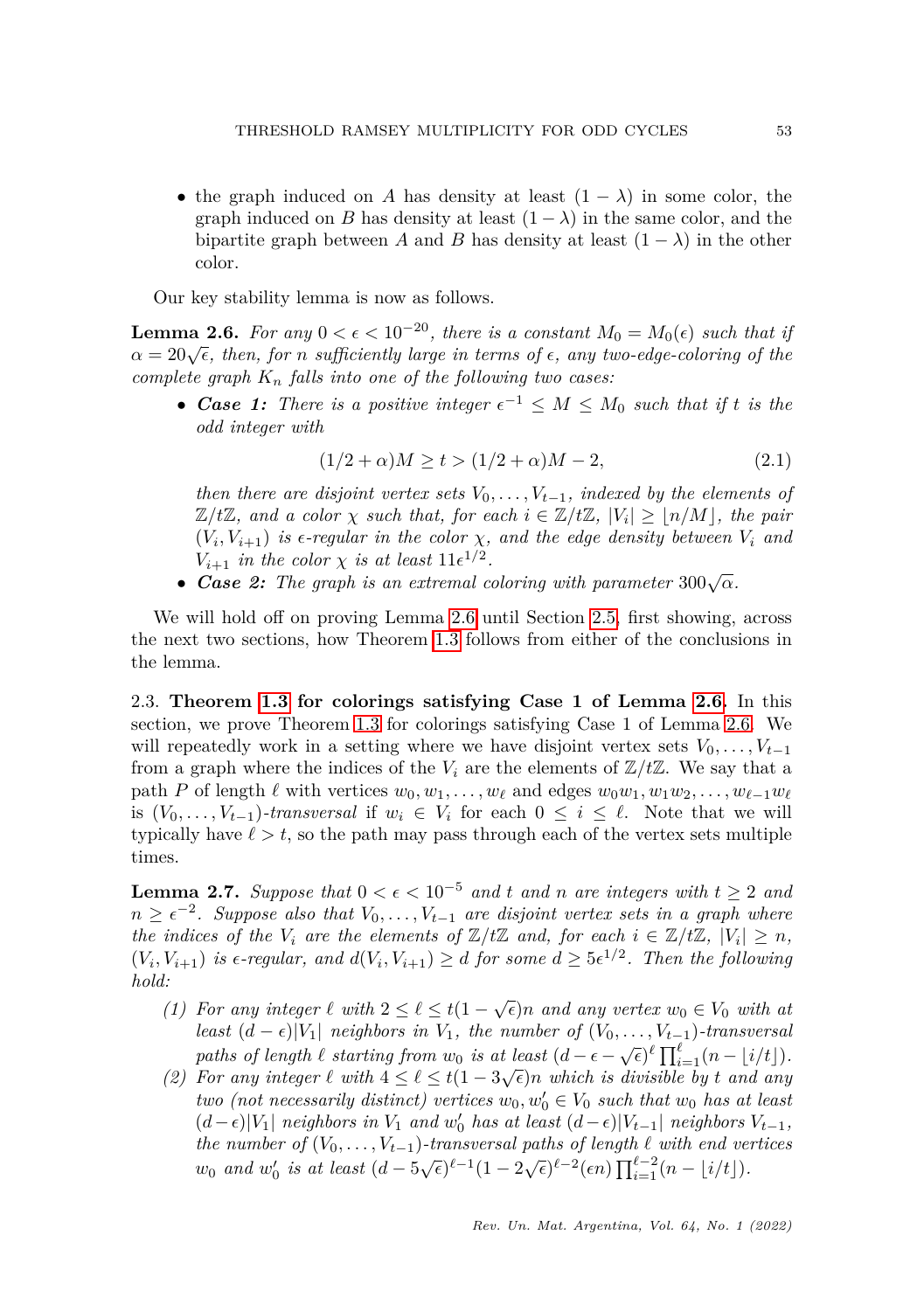*Proof.* For any integer  $0 \leq l \leq \ell$ , let  $N_l$  be the number of good paths of length *l* starting from  $w_0$ , where a  $(V_0, \ldots, V_{t-1})$ -transversal path  $w_0, w_1, \ldots, w_l$  of length *l* starting from  $w_0$  is *good* if there are at least  $(d-\epsilon)(|V_{l+1}| - \lfloor (l+1)/t \rfloor)$  ways to extend the path to *V*<sub>*l*+1</sub>. We will prove by induction that  $N_l \geq (d-\epsilon-\sqrt{\epsilon})^l \prod_{i=1}^l (n-\lfloor i/t \rfloor)$ for  $0 \leq l \leq \ell$ , which will settle Part 1.

For the base case, note that  $N_0 = 1$ , since the path with zero edges starting from  $w_0$  is  $w_0$  itself and, by assumption, the vertex  $w_0 \in V_0$  has at least  $(d - \epsilon)|V_1|$ neighbors in  $V_1$ . Suppose now that the required lower bound holds for  $N_{l-1}$  and we wish to deduce the lower bound for *N<sup>l</sup>* .

Fix any good path *P* of length  $l-1$ . By the definition of goodness, there are at least  $(d - \epsilon)(|V_l| - |l/t|)$  choices of  $w_l \in V_l$  that extend *P*. To bound  $N_l$ , we need a lower bound on the number of vertices  $w_l \in V_l$  such that the path formed by extending  $P$  to  $w_l$  is also good.

Let *U* be the set of vertices in  $V_l$  whose degree is less than  $(d-\epsilon)|V_{l+1} \setminus V(P)| =$  $(d - \epsilon)(|V_{l+1}| - \lfloor (l+1)/t \rfloor)$  in  $V_{l+1} \setminus V(P)$ . Note that, since  $\ell \leq t(1 - \sqrt{\epsilon})n$ ,  $|V_{l+1} \setminus V(P)| = |V_{l+1}| - \lfloor (l+1)/t \rfloor \ge |V_{l+1}| - \ell/t - 1 \ge |V_{l+1}| - t(1 - \sqrt{\epsilon})n/t - 1$  $\geq |V_{l+1}| - (1 - \sqrt{\epsilon})|V_{l+1}| - 1 = \sqrt{\epsilon}|V_{l+1}| - 1 \geq \epsilon|V_{l+1}|.$ 

Together with the fact that  $(V_l, V_{l+1})$  is  $\epsilon$ -regular with density at least *d*, Lemma [2.2](#page-3-2) (i) implies that  $|U| \leq \epsilon |V_i|$ . Hence, the number of choices for  $w_i$  such that *P* extended to  $w_l$  is also good is at least

 $(d - \epsilon)(|V_l| - |l/t|) - |U| \ge (d - \epsilon)(|V_l| - |l/t|) - \epsilon |V_l| \ge (d - \epsilon - \sqrt{\epsilon})(|V_l| - |l/t|).$ The last inequality is equivalent to  $(\sqrt{\epsilon} - \epsilon)|V_l| \geq \sqrt{\epsilon} \lfloor \ell/t \rfloor$ , which again follows from  $\ell \leq t(1-\sqrt{\epsilon})n$ . Thus,

$$
N_l \ge (d - \epsilon - \sqrt{\epsilon})(n - \lfloor l/t \rfloor)N_{l-1} \ge (d - \epsilon - \sqrt{\epsilon})^l \prod_{i=1}^l (n - \lfloor i/t \rfloor),
$$

establishing Part 1.

For Part 2, we pass from the  $V_i$  to a collection of subsets  $V'_i$ . By assumption,  $|N_{V_{t-1}}(w'_0)| \geq (d - \epsilon)|V_{t-1}| \geq \epsilon |V_{t-1}|$ , so we may set aside a subset  $W_{t-1}$  of  $N_{V_{t-1}}(w'_0)$  of size  $\epsilon |V_{t-1}|$  and let  $V'_{t-1} = V_{t-1} \setminus W_{t-1}$ . If  $w'_0$  is distinct from  $w_0$ , we let  $V'_0 = V_0 \setminus \{w'_0\}$ , while, in all remaining cases, we let  $V'_i = V_i$ , noting that  $|V'_i|$  ≥ (1- $\epsilon$ )| $V_i$ | for all *i*. Therefore, if we set  $\epsilon' = 2\epsilon$  and  $d' = d - \epsilon$ , Lemma [2.2](#page-3-2) (ii) now tells us that for each  $i \in \mathbb{Z}/t\mathbb{Z}$  the pair of sets  $(V'_i, V'_{i+1})$  is  $\epsilon'$ -regular with edge density at least  $d'$ .

As in Part 1, for any positive integer  $0 \leq l \leq \ell-3$ , let  $N_l$  be the number of good paths of length *l* starting from  $w_0$ , though with the condition now reading that there are at least  $(d' - \epsilon')(|V'_{l+1}| - \lfloor (l+1)/t \rfloor)$  ways to extend the path to a vertex  $\inf V'_{l+1}$ . Since  $w_0$  has at least  $(d - \epsilon)|V_1| - |V_1 \setminus V'_1| \geq (d - 2\epsilon)|V_1| > (d' - \epsilon')|V'_1|$ neighbors in  $V'_1$  and  $\ell \leq t(1-3\sqrt{\epsilon})n \leq t(1-$ √  $\overline{2\epsilon}\left((1-\epsilon)n\right) = t(1-\sqrt{\epsilon'})((1-\epsilon)n),$ we may apply Part 1 to conclude that

<span id="page-5-0"></span>
$$
N_{\ell-3} \ge (d' - \epsilon' - \sqrt{\epsilon'})^{\ell-3} \prod_{i=1}^{\ell-3} ((1 - \epsilon)n - \lfloor i/t \rfloor). \tag{2.2}
$$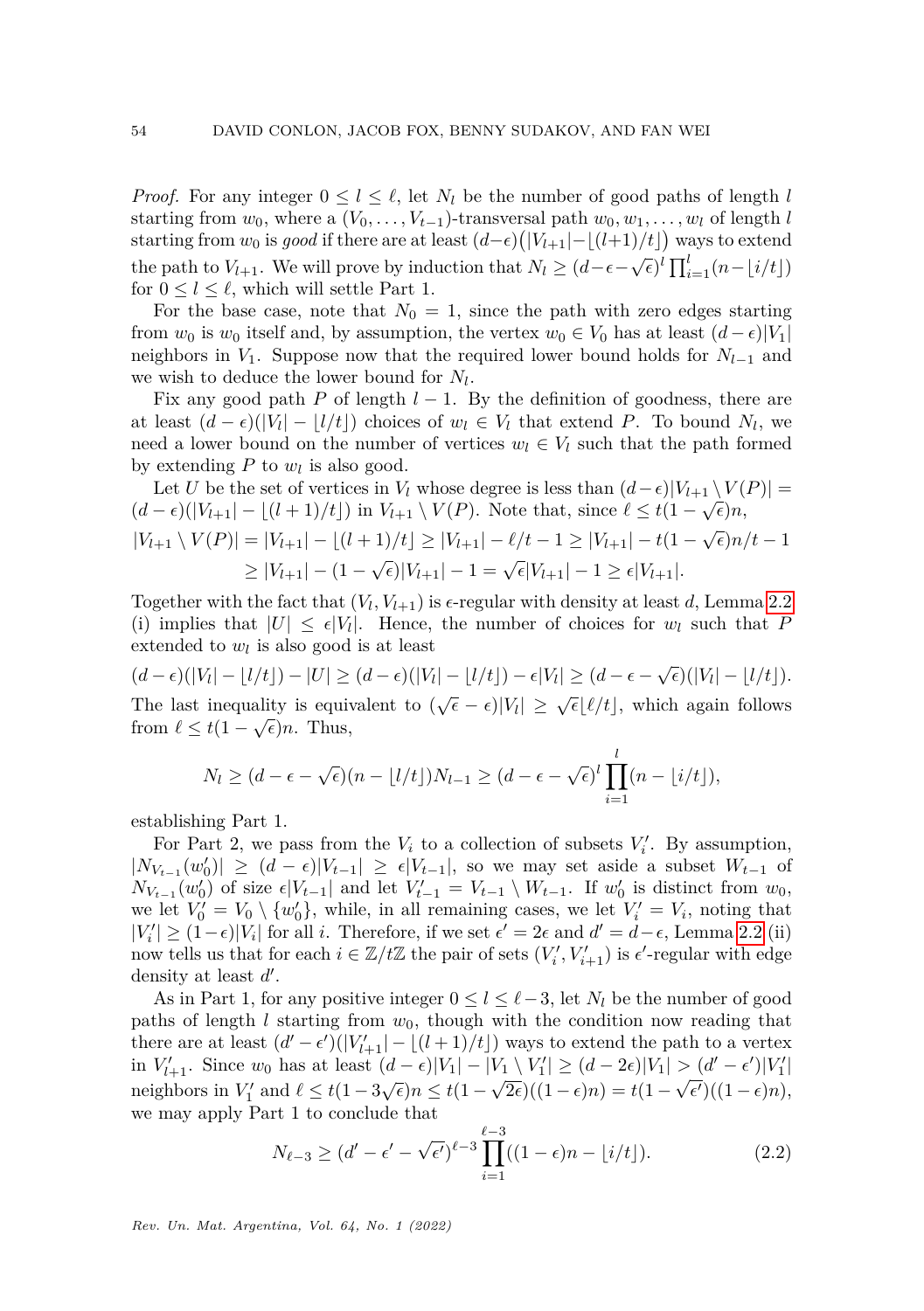Fix any such path *P* of length  $\ell$  −3. Suppose its vertices are  $w_0, w_1, \ldots, w_{\ell-3}$  in order, where  $w_j \in V'_j$ . By definition, there are at least  $(d' - \epsilon')(|V'_{\ell-2}| - \lfloor (\ell-2)/t \rfloor)$ ways to extend the path to a vertex  $w_{\ell-2} \in V'_{\ell-2}$ . Denote this set of candidates for  $w_{\ell-2}$  by *C*. Since  $\ell$  is divisible by *t*, we have that  $C \subset V_{t-2}$ . Using that  $d \geq 5\sqrt{\epsilon}$ and  $\ell/t \leq (1-3\sqrt{\epsilon})n$ , we have that  $|C| \geq (d'-\epsilon')(|V'_{\ell-2}| - \lfloor (\ell-2)/t \rfloor) \geq \epsilon' |V'_{t-2}|$  ≥  $\epsilon |V_{t-2}|$ . Since  $|W_{t-1}| \geq \epsilon |V_{t-1}|$  and  $(V_{t-2}, V_{t-1})$  is  $\epsilon$ -regular with density at least *d*, the number of edges between *C* and  $W_{t-1}$  is at least

<span id="page-6-0"></span>
$$
(d - \epsilon)|C||W_{t-1}| \ge (d - \epsilon)(d' - \epsilon')(|V'_{t-2}| - \lfloor (\ell - 2)/t \rfloor) \cdot \epsilon|V_{t-1}|.
$$
 (2.3)

Note now that *P* together with the two end vertices of any edge in  $E(C, W_{t-1})$ results in a path of length  $\ell - 1$  that can be extended to  $w_0'$ . Therefore, using  $(2.2)$ and [\(2.3\)](#page-6-0), we see that the number of paths with end vertices  $w_0$  and  $w'_0$  is at least

$$
N_{\ell-3} \cdot (d - \epsilon)|C||W_{t-1}| \ge (d' - \epsilon' - \sqrt{\epsilon'})^{\ell-3} \prod_{i=1}^{\ell-3} ((1 - \epsilon)n - \lfloor i/t \rfloor)
$$
  

$$
\cdot (d - \epsilon)(d' - \epsilon')(|V'_{t-2}| - \lfloor (\ell-2)/t \rfloor) \cdot \epsilon |V_{t-1}|
$$
  

$$
\ge (d - 3\epsilon - 2\sqrt{\epsilon})^{\ell-1} (\epsilon n) \prod_{i=1}^{\ell-2} ((1 - \epsilon)n - \lfloor i/t \rfloor)
$$
  

$$
\ge (d - 3\epsilon - 2\sqrt{\epsilon})^{\ell-1} (1 - \epsilon - \sqrt{\epsilon})^{\ell-2} (\epsilon n) \prod_{i=1}^{\ell-2} (n - \lfloor i/t \rfloor)
$$
  

$$
\ge (d - 5\sqrt{\epsilon})^{\ell-1} (1 - 2\sqrt{\epsilon})^{\ell-2} (\epsilon n) \prod_{i=1}^{\ell-2} (n - \lfloor i/t \rfloor),
$$

where the second to last inequality holds because  $(1-\epsilon)n - \lfloor i/t \rfloor \ge (1-\epsilon-\sqrt{\epsilon})(n-\frac{1}{\epsilon})$  $|i/t|$ ) for  $i \leq t(1-2\sqrt{\epsilon})n$ .  $\overline{\epsilon}$ )*n*.

Part 2 of Lemma [2.7](#page-4-1) with  $w_0 = w'_0$  implies that there are many cycles of length  $\ell$ when  $\ell$  is divisible by  $t$ . The next lemma shows that the same result holds even when  $\ell$  is not divisible by  $t$ .

<span id="page-6-1"></span>**Lemma 2.8.** Suppose that  $0 < \epsilon < 10^{-5}$ , t is an odd integer with  $t \geq 3$ , and n is *a* positive integer with  $n \geq t \epsilon^{-2}$ . Suppose also that  $V_0, \ldots, V_{t-1}$  are disjoint vertex *sets in a graph where the indices of the*  $V_i$  *are the elements of*  $\mathbb{Z}/t\mathbb{Z}$  *and, for each*  $i \in \mathbb{Z}/t\mathbb{Z}$ ,  $|V_i| \geq n$ ,  $(V_i, V_{i+1})$  is  $\epsilon$ -regular, and  $d(V_i, V_{i+1}) \geq d$  for some  $d \geq 10\epsilon^{1/2}$ . *Then, for any odd positive integer p with*

<span id="page-6-2"></span>
$$
2t + 6 \le p \le t(1 - 5\sqrt{\epsilon})n,\tag{2.4}
$$

*the number of cycles of length p is at least*

$$
\frac{\epsilon^2}{4}n^4(d-10\sqrt{\epsilon})^{p-2}(1-3\sqrt{\epsilon})^{2p}\prod_{i=1}^{p-4}(n-\lfloor i/t\rfloor).
$$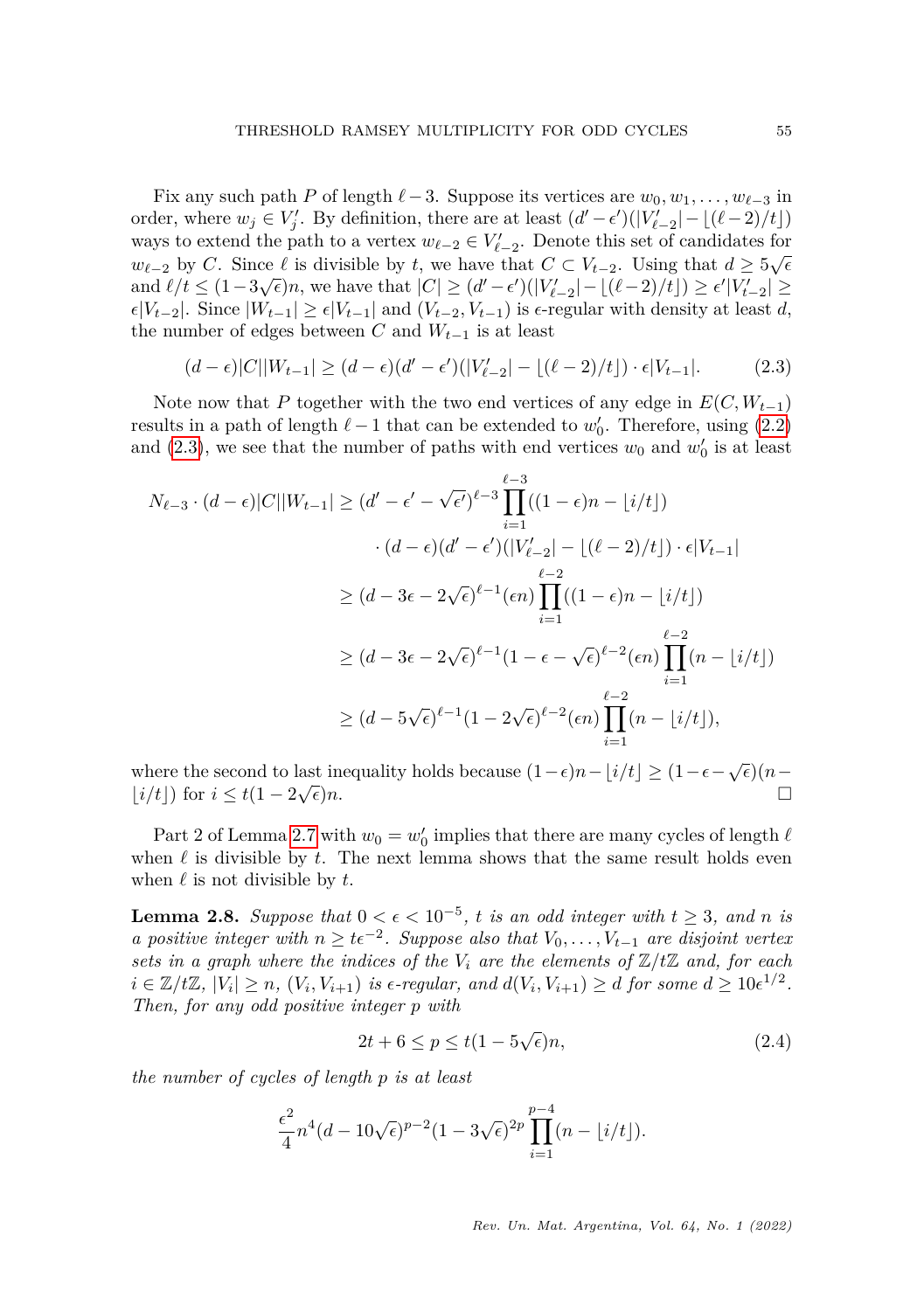*Proof.* Suppose that  $p \equiv r \mod t$  for some  $0 \leq r \leq t-1$ . If  $r = 0$ , then we can choose  $w_0 = w'_0$  in Part 2 of Lemma [2.7](#page-4-1) in at least  $(1 - 2\epsilon)n$  ways. Then this lemma easily implies that the number of cycles of length *p* is at least  $(1-2\epsilon)\epsilon n^2(d 5\sqrt{\epsilon}$ )<sup>*p*−1</sup>(1 − 2 $\sqrt{\epsilon}$ )<sup>*p*−2</sup>  $\prod_{i=1}^{p-2}$ (*n* − [*i*/*t*]), which is stronger than the required bound. We may therefore assume that  $p$  is not divisible by  $t$ , i.e., that  $r > 0$ . Define an auxiliary constant *h* by  $h = r + t$  if *r* is odd,  $h = r$  if  $r > 2$  and even, and  $h = 2+2t$ if  $r = 2$ . Note that h is always a positive even integer with  $4 \leq h \leq 2t + 2$ , so a cycle of length *p* can be constructed by combining an even path *L*<sup>1</sup> of length *h* alternating between  $V_0$  and  $V_{t-1}$  with a  $(V_0, \ldots, V_{t-1})$ -transversal path  $L_2$  of length  $p - h$  with the same end vertices as  $L_1$ . Since  $p - h$  is divisible by *t*, the path  $L_2$ will use exactly  $(p - h)/t$  vertices in each of the  $V_i$  other than  $V_0$ .

By Lemma [2.2](#page-3-2) (i), the set  $U_0$  of vertices in  $V_0$  with at least  $(d-\epsilon)|V_1|$  neighbors in *V*<sub>1</sub> and at least  $(d - \epsilon)|V_{t-1}|$  neighbors in  $V_{t-1}$  has size at least  $(1 - 2\epsilon)|V_0|$ . We now fix two vertices  $u, v \in U_0$  and bound the number of paths of the types  $L_1$  and *L*<sup>2</sup> described above with end vertices *u* and *v*.

We first bound the number of paths of type  $L_1$  with end vertices *u* and *v*. Since  $h \geq 4$  and  $h \leq 2t + 2 \leq 2(1 - 3\sqrt{\epsilon})n$ , we may apply Part 2 of Lemma [2.7](#page-4-1) to  $(V_0, V_{t-1})$  to conclude that the number of paths of length *h* alternating between  $V_0$ and  $V_{t-1}$  with end vertices *u* and *v* is at least

<span id="page-7-0"></span>
$$
(d-5\sqrt{\epsilon})^{h-1}(1-2\sqrt{\epsilon})^{h-2}(\epsilon n)\prod_{i=1}^{h-2}(n-\lfloor i/2\rfloor). \tag{2.5}
$$

We now bound the number of paths of type  $L_2$  available for each such  $L_1$ . For a given  $L_1$ , remove its  $h-1$  interior vertices from  $V_0$  and  $V_{t-1}$ , calling the updated vertex sets  $V'_0$  and  $V'_{t-1}$ , respectively. Since  $h \leq 2t+2$ , we have  $|V'_0| \geq$  $|V_0| - (t + 1) \ge (1 - \epsilon/2)|V_0|$  and, similarly,  $|V'_{t-1}| \ge (1 - \epsilon/2)|V_{t-1}|$ . Hence, by Lemma [2.2](#page-3-2) (ii), each of the pairs  $(V'_0, V'_{t-1})$ ,  $(V'_0, V_1)$ , and  $(V'_{t-1}, V_{t-2})$  is 2 $\epsilon$ regular with density at least  $d - \epsilon$ . Furthermore, *u* and *v* each have at least  $(d - \epsilon)|V_{t-1}| - (t + 1) \ge (d - 2\epsilon)|V_{t-1}| \ge (d - 2\epsilon)|V'_{t-1}|$  neighbors in  $V'_{t-1}$ . Since also √ √

$$
4 \le p - h \le t(1 - 5\sqrt{\epsilon})n \le t(1 - 3\sqrt{2\epsilon})(1 - \epsilon/2)n,
$$

we may apply Part 2 of Lemma [2.7](#page-4-1) with  $\epsilon$ ,  $\ell$ ,  $d$ , and  $n$  replaced by 2 $\epsilon$ ,  $p - h$ ,  $d - \epsilon$ , and  $(1-\epsilon/2)n$ , respectively, to conclude that the number of  $(V'_0, V_1, \ldots, V_{t-2}, V'_{t-1})$ transversal paths of length *p*−*h* with end vertices *u* and *v*, each of which is a valid choice for *L*2, is at least

$$
(d - \epsilon - 5\sqrt{2\epsilon})^{p-h-1} (1 - 2\sqrt{2\epsilon})^{p-h-2} (2\epsilon(1 - \epsilon/2)n) \prod_{i=1}^{p-h-2} ((1 - \epsilon/2)n - \lfloor i/t \rfloor)
$$
  
\n
$$
\geq (d - 10\sqrt{\epsilon})^{p-h-1} (1 - 3\sqrt{\epsilon})^{p-h-2} (\epsilon n) \prod_{i=1}^{p-h-2} ((1 - \epsilon/2)n - \lfloor i/t \rfloor)
$$
  
\n
$$
\geq (d - 10\sqrt{\epsilon})^{p-h-1} (1 - 3\sqrt{\epsilon})^{p-h-2} (\epsilon n) (1 - \epsilon/2 - \sqrt{\epsilon/2})^{p-h-2} \prod_{i=1}^{p-h-2} (n - \lfloor i/t \rfloor)
$$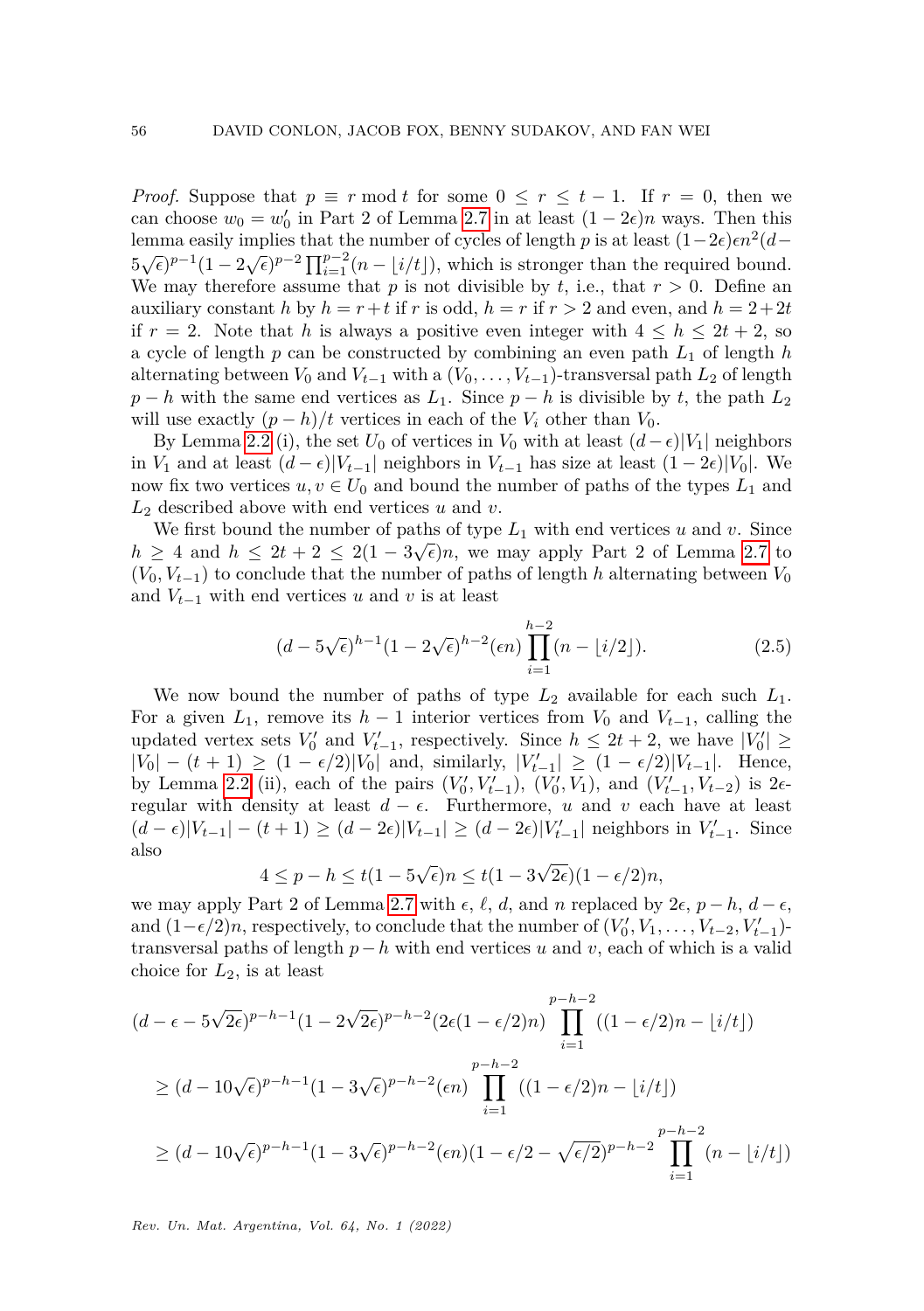<span id="page-8-0"></span>
$$
\geq (d - 10\sqrt{\epsilon})^{p-h-1} (1 - 3\sqrt{\epsilon})^{p-h-2} (\epsilon n) (1 - 2\sqrt{\epsilon})^{p-h-2} \prod_{i=1}^{p-h-2} (n - \lfloor i/t \rfloor)
$$
  

$$
\geq (d - 10\sqrt{\epsilon})^{p-h-1} (1 - 3\sqrt{\epsilon})^{2(p-h-2)} (\epsilon n) \prod_{i=1}^{p-h-2} (n - \lfloor i/t \rfloor),
$$
 (2.6)

where the second inequality holds because  $(1 - \epsilon/2)n - \lfloor i/t \rfloor \ge (1 - \epsilon/2 - \sqrt{\epsilon/2})(n - \epsilon/2)$  $\lfloor i/t \rfloor$  for  $i \leq t(1-2\sqrt{\epsilon/2})n$ .

Therefore, since the number of choices for *u* and *v* is at least  $\frac{1}{2}(1-2\epsilon)|V_0|$  ((1 –  $2\epsilon$ | $|V_0|$  – 1), we may combine [\(2.5\)](#page-7-0) and [\(2.6\)](#page-8-0) to conclude that the number of cycles of length *p* is at least

$$
\frac{1}{2}(1-2\epsilon)|V_0|((1-2\epsilon)|V_0|-1)\cdot (d-5\sqrt{\epsilon})^{h-1}(1-2\sqrt{\epsilon})^{h-2}(\epsilon n)\prod_{i=1}^{h-2}(n-|i/2|)
$$

$$
\cdot (d-10\sqrt{\epsilon})^{p-h-1}(1-3\sqrt{\epsilon})^{2(p-h-2)}(\epsilon n)\prod_{i=1}^{p-h-2}(n-|i/t|)
$$

$$
\geq \frac{1}{4}(1-2\epsilon)^2n^2(d-10\sqrt{\epsilon})^{p-2}(1-3\sqrt{\epsilon})^{2p-h-2}(\epsilon n)^2\prod_{i=1}^{p-4}(n-|i/t|)
$$

$$
\geq \frac{\epsilon^2}{4}n^4(d-10\sqrt{\epsilon})^{p-2}(1-3\sqrt{\epsilon})^{2p}\prod_{i=1}^{p-4}(n-|i/t|),
$$

as required.  $\square$ 

Finally, we can show that Theorem [1.3](#page-2-0) holds for colorings satisfying Case 1 of Lemma [2.6.](#page-4-0)

*Proof of Theorem [1.3](#page-2-0) for colorings satisfying Case 1 of Lemma [2.6.](#page-4-0)* Suppose, for the sake of concreteness, that  $\epsilon = 10^{-30}$  and let  $V_0, \ldots, V_{t-1}$  be as in Case 1 of Lemma [2.6](#page-4-0) with  $n = 2k - 1$ , where k (and hence n) is a sufficiently large odd integer. We wish to apply Lemma [2.8](#page-6-1) to show there are many cycles of length  $k = (n+1)/2$ . To confirm that the conditions of Lemma [2.8](#page-6-1) hold, we only have to check  $(2.4)$ , i.e., that

<span id="page-8-1"></span>
$$
2t + 6 \le k \le t(1 - 5\sqrt{\epsilon})\lfloor n/M \rfloor. \tag{2.7}
$$

By [\(2.1\)](#page-4-2),  $(1/2 + α)M ≥ t > (1/2 + α)M − 2$ , so it suffices to show that

$$
k = (n+1)/2 \ge 2(1/2 + \alpha)M + 6
$$

and

$$
k \le \left(\frac{1}{2} + \alpha\right)M - 2\right)\left(1 - 5\sqrt{\epsilon}\right)\left(n/M - 1\right).
$$

The first inequality easily holds for *n* sufficiently large in terms of  $\epsilon$ , while the second inequality holds because

$$
k = (n+1)/2 \le (1+\epsilon)n/2 \le (1/2+\alpha/2)M(1-5\sqrt{\epsilon})(1-\epsilon)(n/M),
$$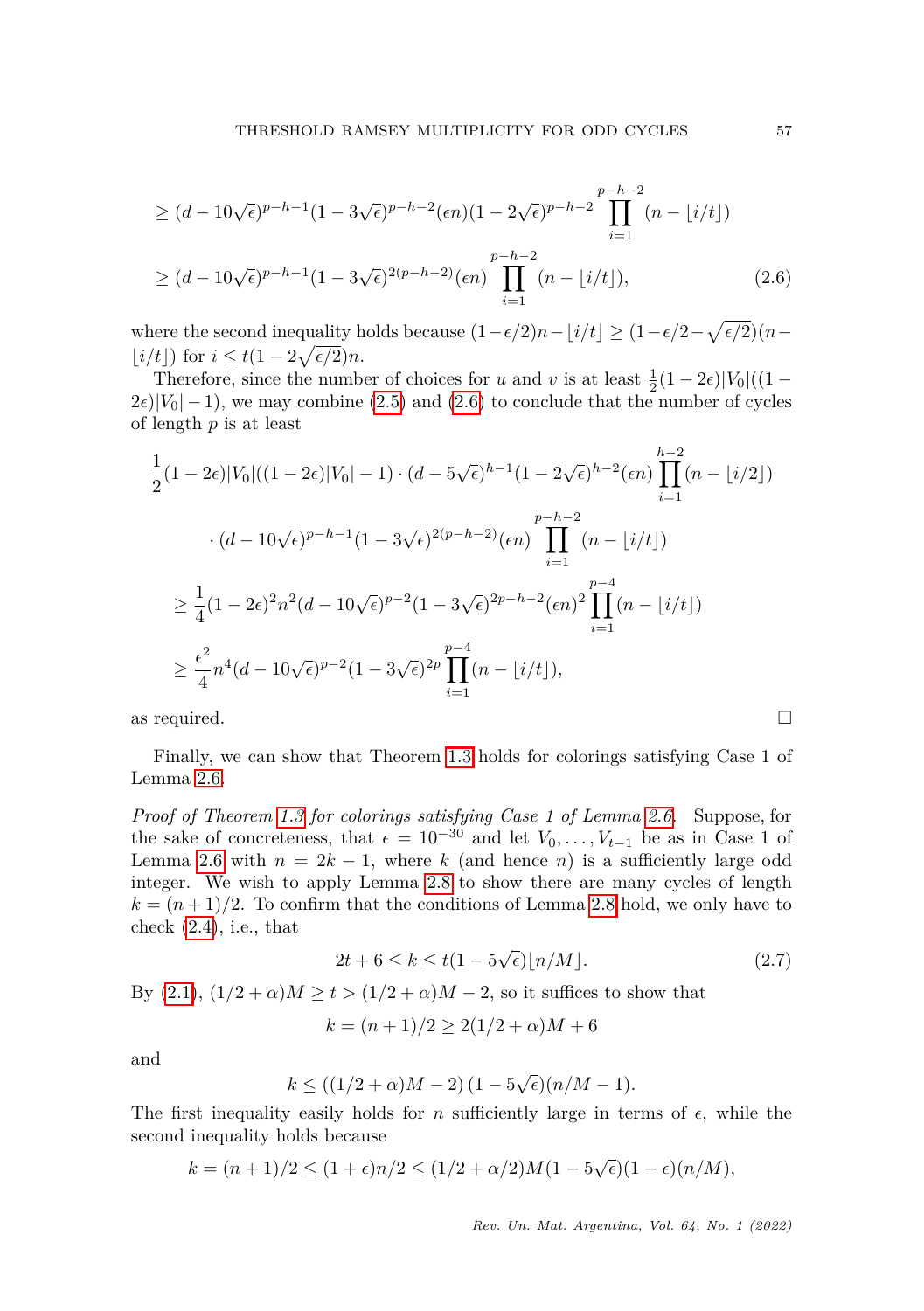where we used that  $\alpha = 20\sqrt{\epsilon}$  and  $(1+\alpha)(1-5\sqrt{\epsilon})(1-\epsilon) \ge (1+20\sqrt{\epsilon})(1-6\sqrt{\epsilon}) >$  $1 + \epsilon$ . Hence, since  $M \geq 4/\alpha$  and assuming  $n \geq M/\epsilon$ , √

$$
k \le (1/2 + \alpha/2)M(1 - 5\sqrt{\epsilon})(1 - \epsilon)(n/M)
$$
  
\n
$$
\le ((1/2 + \alpha)M - 2)(1 - 5\sqrt{\epsilon})(n/M - 1),
$$

as required.

We may therefore apply Lemma [2.8](#page-6-1) with parameters  $\epsilon$ ,  $p$ ,  $d$ , and  $n$  replaced by  $\epsilon, k, d$ , and  $\vert n/M \vert$ , respectively, to conclude that the number of cycles of length *k* is at least

<span id="page-9-0"></span>
$$
\frac{\epsilon^2}{4}(\lfloor n/M \rfloor)^4 (d - 10\sqrt{\epsilon})^{k-2} (1 - 3\sqrt{\epsilon})^{2k} \prod_{i=1}^{k-4} (\lfloor n/M \rfloor - \lfloor i/t \rfloor). \tag{2.8}
$$

Since  $|n/M| \ge k/t$  by [\(2.7\)](#page-8-1), the last term in [\(2.8\)](#page-9-0) satisfies

$$
\prod_{i=1}^{k-4} (|n/M| - |i/t|) \ge \prod_{i=1}^{k-4} (|n/M| - i/t) \ge t^{-(k-4)}(k-4)!
$$

Therefore, [\(2.8\)](#page-9-0) is lower bounded by

$$
\frac{\epsilon^2}{4} (\lfloor n/M \rfloor)^4 (d - 10\sqrt{\epsilon})^{k-2} (1 - 3\sqrt{\epsilon})^{2k} t^{-(k-4)} (k-4)!
$$
  
\n
$$
\geq \frac{\epsilon^2}{4} \frac{n^4}{(2M)^4} (d - 10\sqrt{\epsilon})^{k-2} (1 - 3\sqrt{\epsilon})^{2k} t^{-(k-4)} ((k-4)/\epsilon)^{k-4}
$$
  
\n
$$
\geq \frac{\epsilon^2}{4(2M)^4} (d - 10\sqrt{\epsilon})^{k-2} (1 - 3\sqrt{\epsilon})^{2k} t^{-(k-4)} ((k-4)/\epsilon)^k.
$$

Hence, since  $\epsilon$  is a constant,  $d \geq 11\sqrt{\epsilon}$ , and *M* and *t* are bounded in terms of  $\epsilon$ , there is a constant  $c_1$  depending only on  $\epsilon$  such that the number of cycles of length  $k$ is at least  $(c_1k)^k$ , as required.

2.4. **Theorem [1.3](#page-2-0) for colorings satisfying Case 2 of Lemma [2.6.](#page-4-0)** The proof of Theorem [1.3](#page-2-0) for colorings satisfying Case 2 of Lemma [2.6](#page-4-0) has several cases. To make the presentation cleaner, we first prove some simple claims.

<span id="page-9-1"></span>**Claim 2.9.** *Let S and T be two disjoint vertex sets in a graph F such that any two vertices in S have at least s common neighbors in T. If there is an edge within S, then the number of cycles of length l is at least*  $(s - l/2 + 3/2)^{(l-1)/2}$  (|*S*| − (*l* −  $(1)/2)^{(l-3)/2}$  *for any odd integer*  $3 \le l \le \min(2s+1, 2|S|-1)$ *.* 

*Proof.* Suppose that  $(u, u')$  is an edge in *S*. To construct cycles of length *l*, we will find paths *P* of the form  $u, v_1, u_1, v_2, u_2, \ldots, v_{(l-1)/2}, u_{(l-1)/2} = u'$  alternating between  $S$  and  $T$  with end vertices  $u$  and  $u'$ . Each such path together with the edge  $(u, u')$  clearly gives rise to a cycle of length  $l$ .

To estimate the number of paths  $P$  of the required form, suppose that  $u, u_1, u_2$ ,  $\ldots$ ,  $u_{(l-1)/2-1}$ ,  $u_{(l-1)/2} = u'$  is a fixed sequence of distinct vertices in *S*. Note that any of the *s* common neighbors of *u* and  $u_1$  in *T* can be chosen as  $v_1$ . More generally, given choices for  $v_1, \ldots, v_{i-1}$ , the number of choices for  $v_i$  is at least  $s - (i - 1)$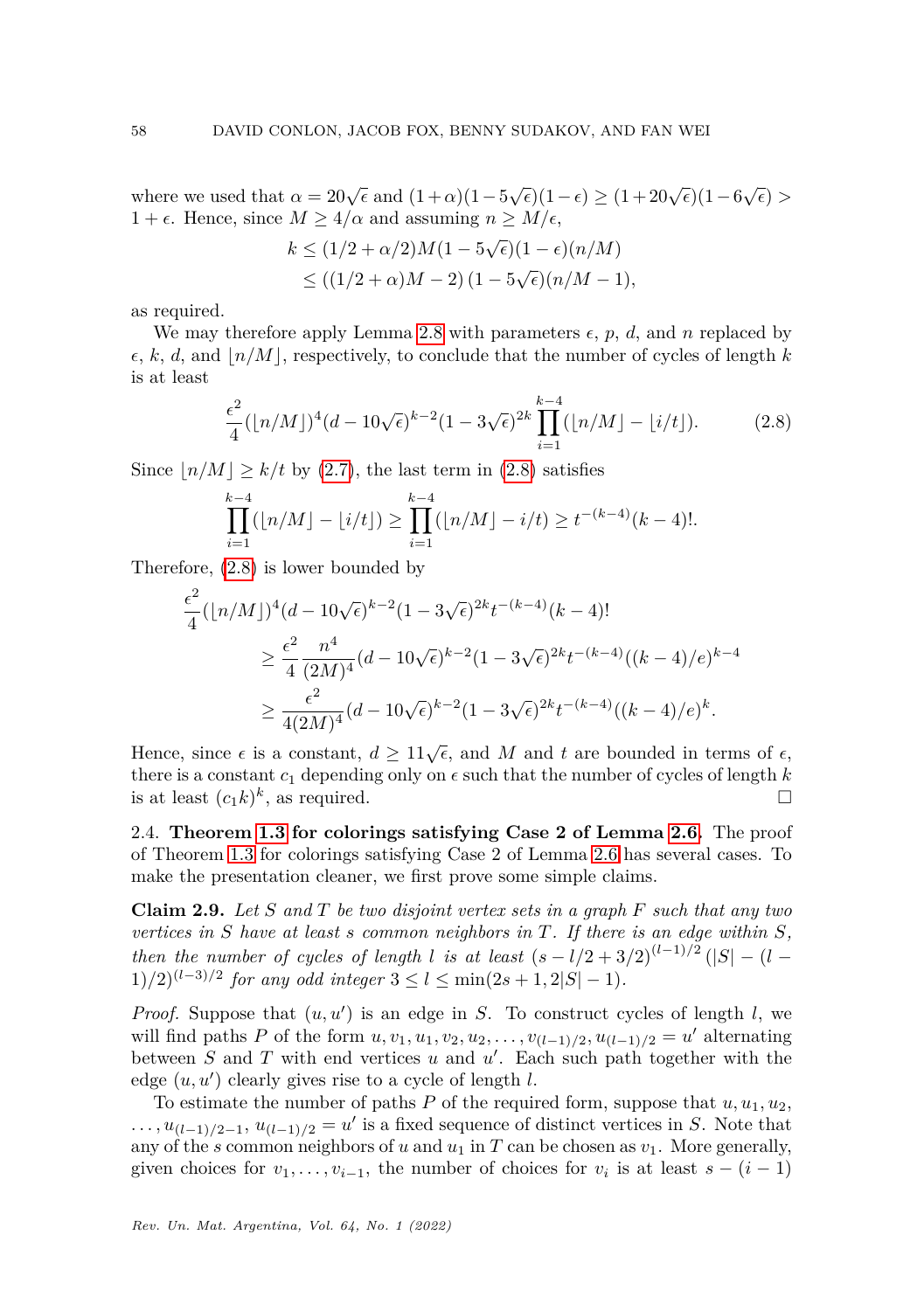for  $1 \leq i \leq (l-1)/2$ , since we may pick any vertex in the common neighborhood of  $u_{i-1}$  and  $u_i$  in *T* except  $v_1, \ldots, v_{i-1}$ . Therefore, given  $u, u_1, u_2, \ldots, u_{(l-1)/2-1}$ ,  $u_{(l-1)/2} = u'$ , the number of choices for *P* is at least

$$
\prod_{i=1}^{(l-1)/2} (s - (i-1)) \ge (s - ((l-1)/2 - 1))^{(l-1)/2} = (s - l/2 + 3/2)^{(l-1)/2}.
$$

Since the number of choices for  $u_1, \ldots, u_{(l-1)/2-1}$  is

$$
(|S|-2)(|S|-3)\cdots(|S|-(l-1)/2) \ge (|S|-(l-1)/2)^{(l-3)/2},
$$

the claim follows.  $\Box$ 

<span id="page-10-0"></span>**Claim 2.10.** *Let S and T be two disjoint cliques in a graph F. Suppose that there are two vertex-disjoint paths P*<sup>1</sup> *and P*<sup>2</sup> *such that each path has length at most* 2*, has one end vertex in S, the other end vertex in T, and the rest of the vertices outside S* ∪ *T.* Then the number of cycles of length *l* is at least  $(((l - 1)/2 - 3)/e)^{l-6}$  for *any integer*  $7 \leq l \leq \min(2|S|-1, 2|T|-1)$ *.* 

*Proof.* Suppose that  $P_1$  has length  $l_1$  and endpoints  $a_1 \in S$  and  $b_1 \in T$ , while  $P_2$ has length  $l_2$  and endpoints  $a_2 \in S$  and  $b_2 \in T$ . Let  $s = \lfloor l/2 \rfloor$ . We will construct cycles of length  $l$  by concatenating the following four paths: (1) a path  $L_1$  of length  $s - l_1$  in *S* with end vertices  $a_1$  and  $a_2$ , (2) the path  $P_2$ , (3) a path  $L_2$  in *T* of length  $l - s - l_2$  with end vertices  $b_1$  and  $b_2$ , and (4) the path  $P_1$ . This process clearly yields a cycle of length *l*.

Since *S* is a clique, we can always find paths  $L_1$  of length  $s - l_1$  in  $S \setminus \{a_1, a_2\}$ with end vertices  $a_1$  and  $a_2$ . Indeed, the number of such  $L_1$  is exactly the number of length- $(s - l_1 - 1)$  ordered sequences of vertices in  $S \setminus \{a_1, a_2\}$ . Since  $|S| - 2 \ge$  $s - l_1 - 1$ , such a sequence exists. Furthermore, the number of such sequences is exactly  $(|S|-2)!/(|S|-2-(s-l_1-1))! \geq (s-l_1-1)! \geq ((s-l_1-1)/e)^{s-l_1-1}$ , where we used the inequality  $(x-1)\cdots(x-y) \ge y! \ge (y/e)^y$  for positive integers *x*, *y* with *x* ≥ *y* + 1. Similarly, the number of choices for *L*<sub>2</sub> is at least  $((l - s - l_2 - 1)/e)^{l - s - l_2 - 1}$ . In total, the number of cycles of length *l* is at least  $((s - l_1 - 1)/e)^{s-l_1-1}((l - s (l_2 - 1)/e^{l - s - l_2 - 1}$ . Since  $l_1, l_2 \leq 2$  and  $l - s \geq s$ , the quantity above is at least  $((s-3)/e)^{s-l_1-1}((s-3)/e)^{l-s-l_2-1}$ . If  $s-3\geq e$ , then the previous quantity is at least  $((s-3)/e)^{l-6}$ . Otherwise, we counted a positive integer number of cycles of length *l*, which is at least the bound in the claim.

<span id="page-10-1"></span>**Claim 2.11.** *Let S and T be two disjoint vertex sets in a graph F. Suppose that*  $w \in S$  *and there is a complete bipartite graph between*  $S \setminus \{w\}$  *and*  $T$  *and at least one edge between w and T (so, in particular, there may be a complete bipartite graph between S and T). If there is a path P* <sup>0</sup> *of length two with one end vertex in S, the other end vertex in T, and the rest of the vertices outside*  $S \cup T$ *, then the number of cycles of length l is at least* ((*l* − 5)*/*2*e*) *l*−5 *for any odd integer l with*  $7 < l < \min(2|S| + 1, 2|T| + 1)$ .

*Proof.* Suppose that the two end vertices of  $P'$  are  $a \in S$  and  $b \in T$ . We will construct cycles of length *l* by concatenating  $P'$  with paths  $P$  of length  $l - 2$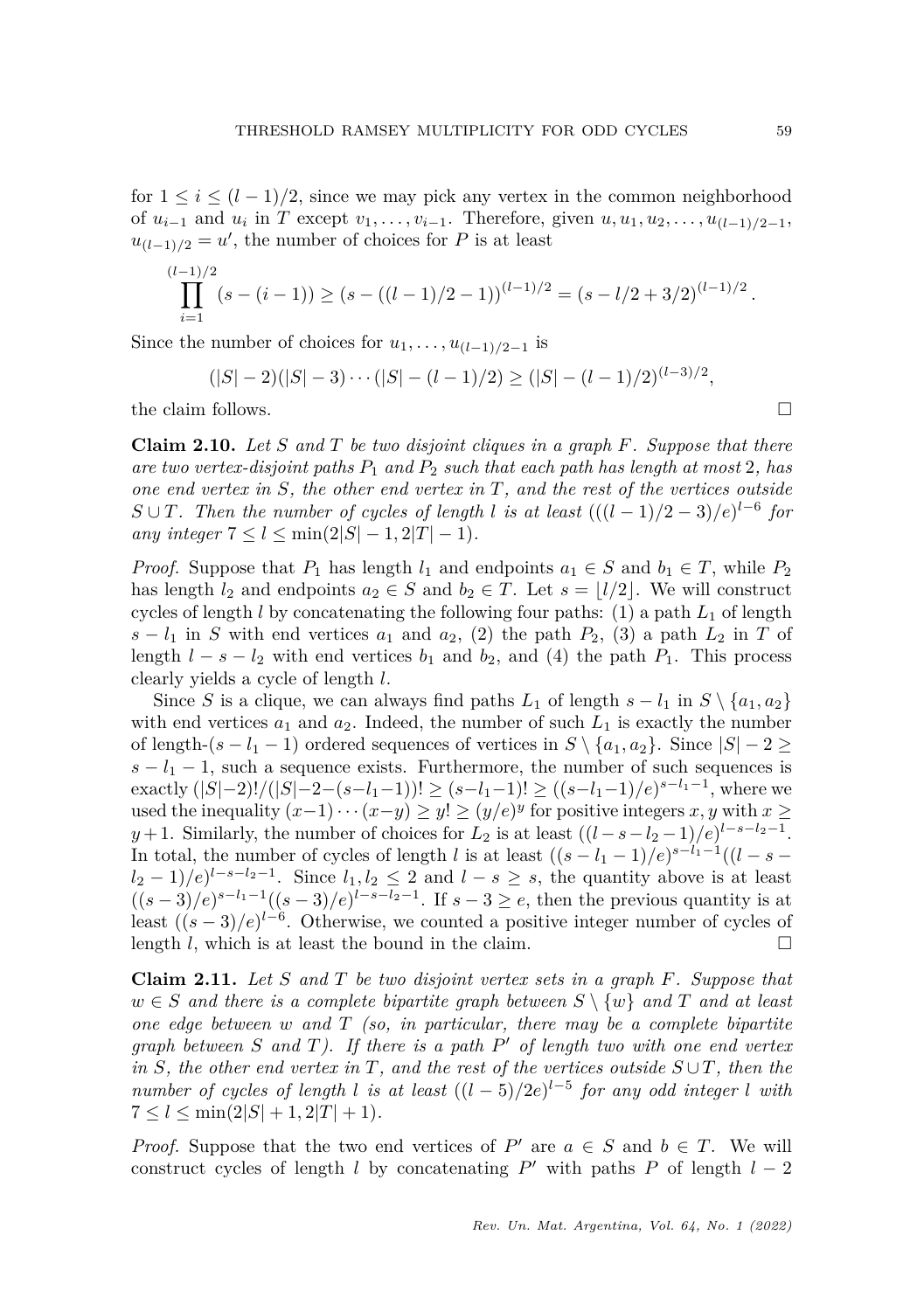alternating between *S* and *T* with end vertices *a* and *b*. Fix a neighbor *x* of *w* in *T*. If  $a = w$ , each path *P* will start with *w* and then *x* before returning to some  $a' \in S$ , while if  $a \neq w$ , we will avoid *w* while building our paths. In either case, a lower estimate for the number of cycles of length *l* is given by estimating the number of paths of length *l* − 4 starting at a fixed  $a' \neq w$  and ending at *b* alternating between  $S \setminus \{w\}$  and  $T \setminus \{x\}.$ 

Since there is a complete bipartite graph between  $S \setminus \{w\}$  and  $T \setminus \{x\}$ , any length- $(l-5)/2$  sequence of ordered vertices in  $S \setminus \{a', w\}$  and any length- $(l-5)/2$  sequence of ordered vertices in  $T\backslash\{b, x\}$  give rise to a relevant path by alternating between the two sequences as interior vertices. Such sequences exist because  $|S| - 2 \ge (l - 5)/2$ and  $|T| - 2 \ge (l - 5)/2$ . Thus, the number of choices for the path is at least the product of the number of such sequences in  $S \setminus \{a', w\}$  and  $T \setminus \{b, x\}$ , which is

$$
\frac{(|S|-2)!}{(|S|-(l-5)/2-2)!} \cdot \frac{(|T|-2)!}{(|T|-(l-5)/2-2)!} \ge ((l-5)/2)!((l-5)/2)! \\
\ge ((l-5)/2e)^{l-5},
$$

where we again used that  $(x-1)\cdots(x-k) \geq k! \geq (k/e)^k$  for positive integers  $x, k$ with  $x \geq k+1$ .

<span id="page-11-1"></span>**Claim 2.12.** *Let S and T be two disjoint vertex sets in a graph F. If there are no two vertex-disjoint edges between S and T, then, by removing at most one vertex from*  $S \cup T$ *, there is no edge between*  $S$  *and*  $T$ *.* 

*Proof.* If there is no vertex in *S* with a neighbor in *T*, the claim trivially holds. If there is exactly one vertex  $a \in S$  with neighbors in *T*, then there is no edge between  $S \setminus \{a\}$  and *T*. If there is more than one vertex in *S* with a neighbor in *T*, then all of them have the same neighbor  $b \in T$  and there is no edge between *S* and  $T \setminus \{b\}$ . In each case, the claim follows.

We are now ready to prove Theorem [1.3](#page-2-0) for colorings satisfying Case 2 of Lemma [2.6.](#page-4-0)

*Proof of Theorem [1.3](#page-2-0) for colorings satisfying Case 2 of Lemma [2.6.](#page-4-0)* Suppose again that  $\epsilon = 10^{-30}$  and  $n = 2k - 1$  for *k* a sufficiently large odd integer, but we now have an extremal coloring of  $K_n$  with parameter  $\lambda = 300\sqrt{\alpha}$  and vertex partition  $A \cup B$ , as in Case 2 of Lemma [2.6.](#page-4-0) Without loss of generality, we will assume that the red densities within *A* and *B* are both at least  $1 - \lambda$  and the blue density between *A* and *B* is at least  $1 - \lambda$ , where  $|A|, |B| \ge (1/2 - \lambda)n$ .

We first conduct a simple cleaning-up procedure.

<span id="page-11-0"></span>**Claim 2.13.** *There is a vertex partition of*  $K_n$  *as*  $A' \cup B' \cup X \cup Y$  *satisfying the following conditions:*

*(1)*  $A = A' \cup X$  *and*  $B = B' \cup Y$ .  $(2)$   $|X| \leq 2\sqrt{\lambda}|A|$  and  $|Y| \leq 2\sqrt{\lambda}|B|$ .  $(3)$   $|A'| \ge (1/2 - 2\sqrt{\lambda})n$  *and*  $|B'| \ge (1/2 - 2)$ √ *λ*)*n.*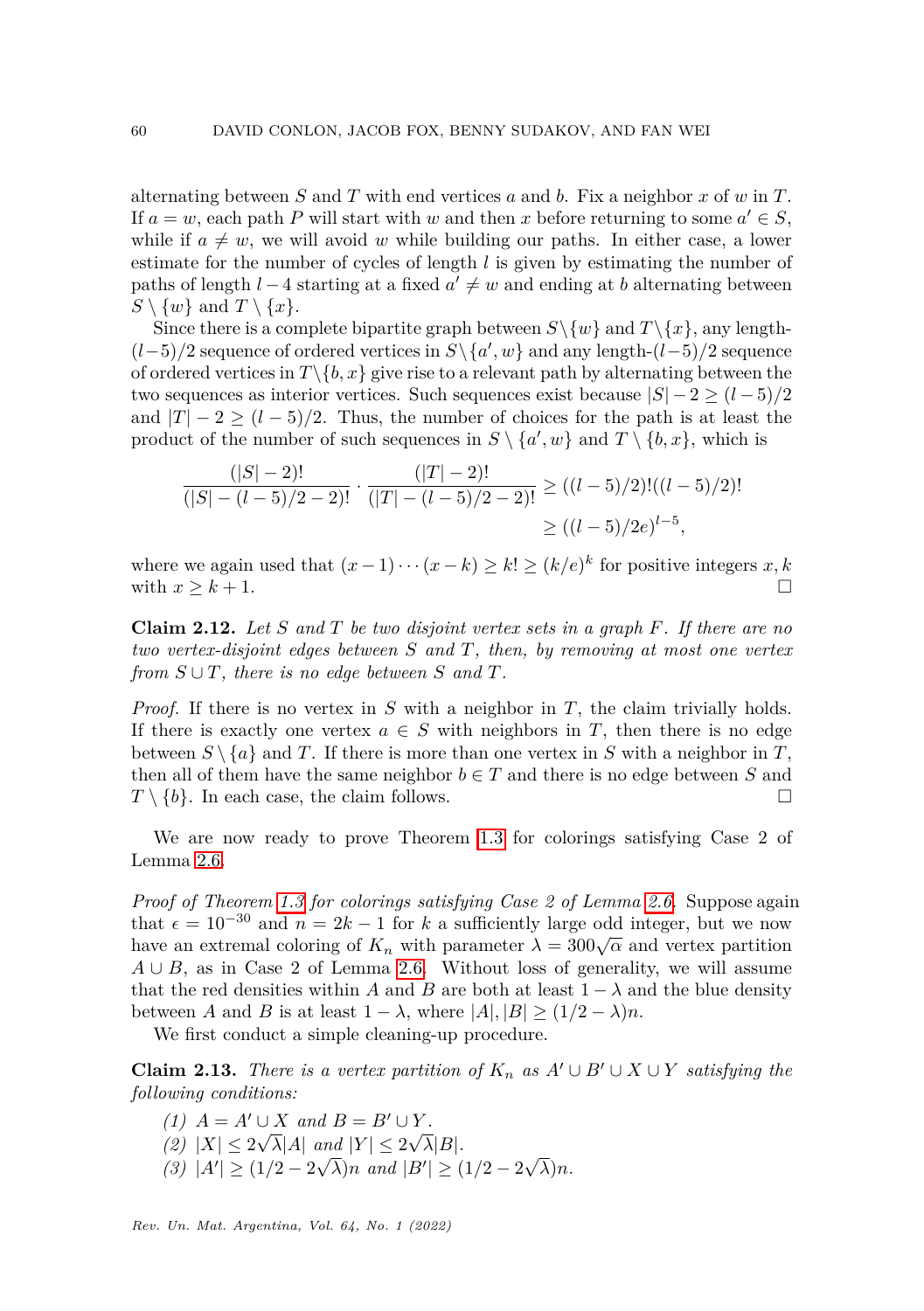*(4) Each vertex in A*<sup> $\prime$ </sup> *has red degree at least*  $(1-3\sqrt{\lambda})$ |*A*| *in A*<sup> $\prime$ </sup> *and blue degree at least*  $(1 - 3\sqrt{\lambda})|B|$  *in B'*. Similarly, each vertex in *B'* has red degree at *least*  $(1 - 3\sqrt{\lambda})|B|$  *in B*<sup>*i*</sup> *and blue degree at least*  $(1 - 3\sqrt{\lambda})|A|$  *in A'*.

*Proof.* Suppose that there are  $x|A|$  vertices in *A* whose red degree in *A* is at most  $(1 - \sqrt{\lambda})$ |A|. Then,

$$
x|A|(1-\sqrt{\lambda})|A| + (1-x)|A||A| \ge (1-\lambda)|A|^2,
$$

which implies that  $x \leq$  $\sqrt{\lambda}$ . Similarly, there are at most  $\sqrt{\lambda}$ |*A*| vertices in *A* whose blue degree in *B* is at most  $(1 - \sqrt{\lambda})|B|$ . Letting *X* be the union of these two bad sets of vertices, we see that  $|X| \leq 2\sqrt{\lambda} |A|$ . We define  $Y \subset B$  similarly, again noting that  $|Y| \leq 2\sqrt{\lambda}|B|$ . Letting  $A' = A \setminus X$  and  $B' = B \setminus Y$ , we see that items 1 and 2 hold. To verify item 3, note that  $|A'| = |A| - |X| \ge (1 - 2\sqrt{\lambda})|A|$ . Since  $|A| \geq (1/2 - \lambda)n$ , we have

$$
|A'| \ge (1 - 2\sqrt{\lambda})(1/2 - \lambda)n \ge (1/2 - 2\sqrt{\lambda})n,
$$

as required. Similarly,  $|B'| \ge (1/2 - 2)$  $\lambda$ )*n*. Finally, for item 4, note, for example, that each vertex in  $A' = A \setminus X$  has red degree at least  $(1 - \sqrt{\lambda})|A| - |X| \ge (1 - \sqrt{\lambda})$  $3\sqrt{\lambda}$ |*A*| in *A'*, while each vertex in *A'* has blue degree at least  $(1-\sqrt{\lambda})|B|-|Y| \ge$  $(1-3\sqrt{\lambda})|B|$  in *B'* . В последните поставите на селото на селото на селото на селото на селото на селото на селото на селото на се<br>Селото на селото на селото на селото на селото на селото на селото на селото на селото на селото на селото на

The following claim allows us to assume that all the edges in  $A'$  and  $B'$  are red, i.e., that  $A'$  and  $B'$  are both red cliques, as otherwise we would be done.

<span id="page-12-2"></span>**Claim 2.14.** If there is a blue edge within  $A'$  or  $B'$ , then the number of blue cycles *of length k with*  $k = (n+1)/2$  *is at least*  $(n/5)^{k-2}$ .

*Proof.* Without loss of generality, suppose that there is a blue edge  $(u, u')$  in  $A'$ . We will apply Claim [2.9](#page-9-1) to the blue subgraph with  $S = A', T = B'$ , and  $l = k$ . Since, by Claim [2.13,](#page-11-0) every vertex in *A'* has at least  $(1 - 3\sqrt{\lambda})|B|$  blue neighbors in  $B'$ , the size of the common blue neighborhood in  $B'$  of any two vertices in  $A'$  is at least √ √

$$
2(1 - 3\sqrt{\lambda})|B| - |B'| \ge (1 - 6\sqrt{\lambda})|B'|.
$$

Thus, again in reference to Claim [2.9,](#page-9-1) we may take  $s = (1 - 6)$  $\sqrt{\lambda}$ | $B'$ |.

It remains to verify that the conditions of Claim [2.9](#page-9-1) hold, that is, that  $k \leq$  $\min(2(1 - 6\sqrt{\lambda})|B'| + 1, 2|A'| - 1)$ . But this is simple, since

<span id="page-12-0"></span>
$$
(1 - 6\sqrt{\lambda})|B'| - (k - 1)/2 \ge (1 - 6\sqrt{\lambda})(1/2 - 2\sqrt{\lambda})n - n/4 > (1/4 - 5\sqrt{\lambda})n
$$
 (2.9)

and

<span id="page-12-1"></span>
$$
|A'| - (k+1)/2 \ge (1/2 - 2\sqrt{\lambda})n - (k+1)/2 \ge (1/4 - 5\sqrt{\lambda})n.
$$
 (2.10)

Therefore, by Claim [2.9](#page-9-1) and the estimates [\(2.9\)](#page-12-0) and [\(2.10\)](#page-12-1), the number of cycles of length *k* is at least

$$
((1/4 - 5\sqrt{\lambda})n)^{(k-1)/2} \cdot ((1/4 - 5\sqrt{\lambda})n)^{(k-3)/2} = ((1/4 - 5\sqrt{\lambda})n)^{k-2} \ge (n/5)^{k-2},
$$
  
as required.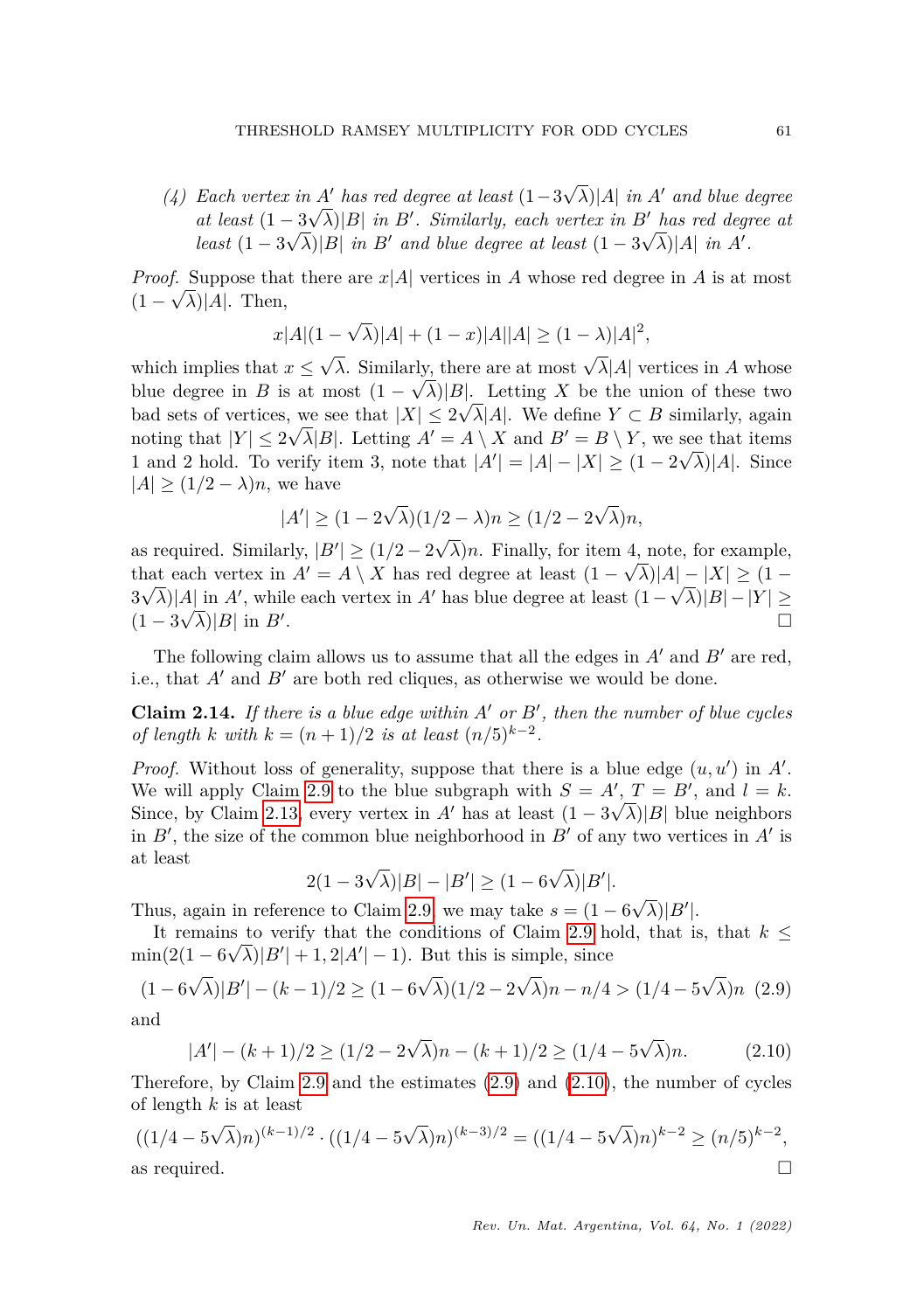Our next claim is as follows.

<span id="page-13-0"></span>**Claim 2.15.** Suppose that  $A'$  and  $B'$  are both red cliques. If there are two vertex*disjoint red paths P*<sup>1</sup> *and P*<sup>2</sup> *such that each has length at most* 2 *and each has one end vertex in A*<sup> $\prime$ </sup> *and the other in B*<sup> $\prime$ </sup>, *then there are at least*  $(n/5e)^{k-6}$  *red cycles of length k.*

*Proof.* We will apply Claim [2.10](#page-10-0) to the red subgraph with  $S = A'$ ,  $T = B'$ , and  $l = k$ . To check that the condition  $7 \leq k \leq \min(2|A'|-1, 2|B'|-1)$  holds, note that √

$$
2|A'| - 1 \ge (1 - 4\sqrt{\lambda})n - 1 > (n+1)/2 = k
$$

for *n* sufficiently large and, similarly,  $k \leq 2|B'| - 1$ . Therefore, we may apply Claim [2.10](#page-10-0) to conclude that the number of red cycles of length *k* is at least

$$
(((k-1)/2-3)/e)^{k-6} = (((n-1)/4-3)/e)^{k-6} \ge (n/5e)^{k-6}
$$

for *n* sufficiently large.

Therefore, we are done if the assumptions of Claim [2.15](#page-13-0) are satisfied, so we can and will assume that if  $A'$  and  $B'$  are both red cliques, then there are no two vertex-disjoint red edges between  $A'$  and  $B'$ . By applying Claim [2.12](#page-11-1) to the red subgraph with  $S = A'$  and  $T = B'$ , we see that we may remove at most one vertex from  $A' \cup B'$  to make all the edges between  $A'$  and  $B'$  blue. Without loss of generality, we may therefore assume that there is a vertex  $v$  in  $A'$  such that all the edges between  $A' \setminus \{v\}$  and  $B'$  are blue. In what follows, we let  $A'' = A' \setminus \{v\}$ .

<span id="page-13-1"></span>**Claim 2.16.** *Suppose that all the edges between*  $A''$  *and*  $B'$  *are blue. If there is a* blue path P' of length two with one end vertex in A" and the other in B', then *there are at least*  $(n/8e)^{k-5}$  *blue cycles of length k.* 

*Proof.* We will apply Claim [2.11](#page-10-1) to the blue subgraph with  $S = A''$ ,  $T = B'$ , and  $l = k$ , using the fact that the bipartite graph between  $A''$  and  $B'$  is complete in blue. To check that the condition  $7 \leq k \leq \min(2|A''| + 1, 2|B'| + 1)$  holds, note, for instance, that √

$$
2|A''| + 1 \ge 2|A'| - 1 \ge (1 - 4\sqrt{\lambda})n - 1 \ge (n+1)/2 = k
$$

for *n* sufficiently large. Therefore, by Claim [2.11,](#page-10-1) the number of blue cycles of length *k* is at least  $((k-5)/2e)^{k-5} \ge (n/8e)^{k-5}$ , as required. □

Since we are done if the assumptions of Claim [2.16](#page-13-1) hold, we can now assume that there is no blue path  $P'$  of length two with one end vertex in  $A''$  and the other in *B*<sup> $\prime$ </sup>. This means that any vertex in  $\{v\} \cup X \cup Y$  is either completely red to *A*<sup> $\prime$ </sup> or completely red to *B'*. Therefore, there is a vertex partition of  $\{v\} \cup X \cup Y$  into two sets  $Z_1 \cup Z_2$  such that each vertex in  $Z_1$  is completely red to  $A''$  and each vertex in  $Z_2$  is completely red to  $B'$ .

By another application of Claim [2.15,](#page-13-0) we can also assume that there are no two vertex-disjoint red paths of length at most two each with one end vertex in  $A''$ and the other in  $B'$ . Therefore, if  $Z_1$  and  $Z_2$  are both non-empty, either  $Z_1$  is completely blue to  $B'$  or  $Z_2$  is completely blue to  $A''$ . Without loss of generality,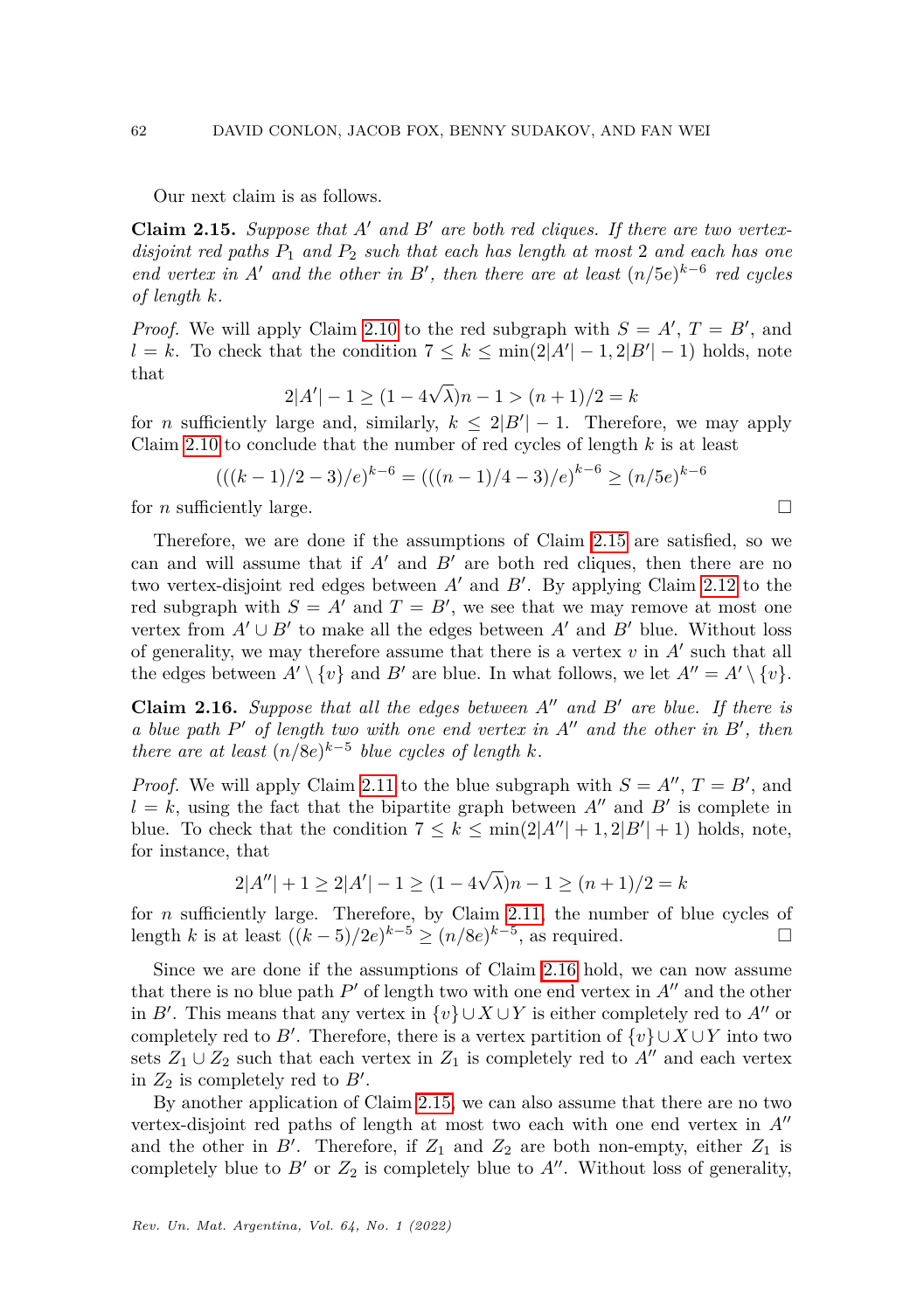suppose that  $Z_1$  is completely blue to  $B'$ . If now  $|Z_2| \geq 1$ , either there is at most one vertex in  $Z_2$  with red neighbors in  $A''$  or there is a vertex  $a \in A''$  such that this is the only red neighbor of vertices in  $Z_2$ . Therefore, by removing at most one vertex from  $V(G)$ , it will also be completely blue between  $Z_2$  and  $A''$ .

In summary, we have disjoint sets  $Z'_1 \subset Z_1$ ,  $Z'_2 \subset Z_2$ ,  $A''' \subset A''$ , and  $B'' \subset B'$ (at most one of which differs from its superset) such that  $|Z'_1 \cup Z'_2 \cup A''' \cup B''| \geq n-1$ and the following conditions hold:

- (1)  $Z'_1$  is completely red to  $A'''$  and completely blue to  $B''$ .
- (2)  $Z'_2$  is completely blue to  $A'''$  and completely red to  $B''$ .
- (3) It is completely blue between  $A'''$  and  $B''$ .
- (4)  $A^{\prime\prime\prime}$  and  $B^{\prime\prime}$  are both red cliques.

Let  $\tilde{A} = A''' \cup Z'_1$  and  $\tilde{B} = B'' \cup Z'_2$ . Then it is completely blue between  $\tilde{A}$  and  $B''$  and between  $\tilde{B}$  and  $A'''$ . Furthermore,

$$
|\tilde{A}| \ge |A'''| \ge |A'| - 2 \ge (1/2 - 2\sqrt{\lambda})n - 2 > (1/2 - 3\sqrt{\lambda})n
$$

and, similarly,  $|\tilde{B}| \ge (1/2 - 3\sqrt{3})$ *λ*)*n*. Finally,

<span id="page-14-1"></span>
$$
|\tilde{A}| + |\tilde{B}| \ge n - 1 = 2k - 2. \tag{2.11}
$$

By following the proofs of Claims [2.14](#page-12-2) and [2.15,](#page-13-0) we obtain the next two results.

<span id="page-14-0"></span>**Claim 2.17.** If there is a blue edge within either  $\tilde{A}$  or  $\tilde{B}$ , then there are at least (*n/*5)*<sup>k</sup>*−<sup>2</sup> *blue cycles of length k.*

<span id="page-14-2"></span>**Claim 2.18.** *Suppose that*  $\tilde{A}$  *and*  $\tilde{B}$  *are both red cliques, each with*  $k-1$  *vertices. If there are two vertex-disjoint red edges between A*˜ *and B*˜*, then there are at least*  $(n/5e)^{k-6}$  *red cycles of length k.* 

By Claim [2.17,](#page-14-0) we can assume that there is no blue edge within  $\tilde{A}$  or  $\tilde{B}$ . That is,  $\tilde{A}$  and  $\tilde{B}$  are both red cliques. If either of these cliques has order at least  $k$  we are done, as we then get at least  $(k-1)!/2 \ge ((k-1)/2e)^{k-1}$  red cycles of length *k*. Hence, by [\(2.11\)](#page-14-1), we can assume that  $|A| = |B| = k - 1$ .

By Claim [2.18,](#page-14-2) we can assume that there are no two vertex-disjoint red edges between *A* and *B*. Therefore, applying Claim [2.12](#page-11-1) to the red subgraph with  $S = A$ and  $T = B$ , we see that by removing at most one vertex, say *w*, all the edges between  $\tilde{A}$  and  $\tilde{B}$  are blue. Without loss of generality, we will assume that  $w \in \tilde{A}$ , noting that *w* must have at least one blue neighbor in *B*, since otherwise  $B \cup \{w\}$ would be a red clique of order *k*, again completing the proof.

We require one final observation, proved in the same manner as Claim [2.16.](#page-13-1)

<span id="page-14-3"></span>**Claim 2.19.** *Suppose that*  $w \in \tilde{A}$  *and all the edges between*  $\tilde{A} \setminus \{w\}$  *and*  $\tilde{B}$  *are blue, while at least one edge between*  $w$  *and*  $\tilde{B}$  *is blue. If there is a blue path*  $P'$ *of length two with one end vertex in A*˜ *and the other in B*˜*, then there are at least*  $(n/8e)^{k-5}$  *blue cycles of length k.* 

Suppose that *u* is the single vertex of  $K_n$  which is not in  $\tilde{A} \cup \tilde{B}$ . If *u* has a blue neighbor in both  $A$  and  $B$ , then Claim [2.19](#page-14-3) implies that we are done. Therefore, we can assume that  $u$  is completely red to either  $A$  or  $B$ . If  $u$  is completely red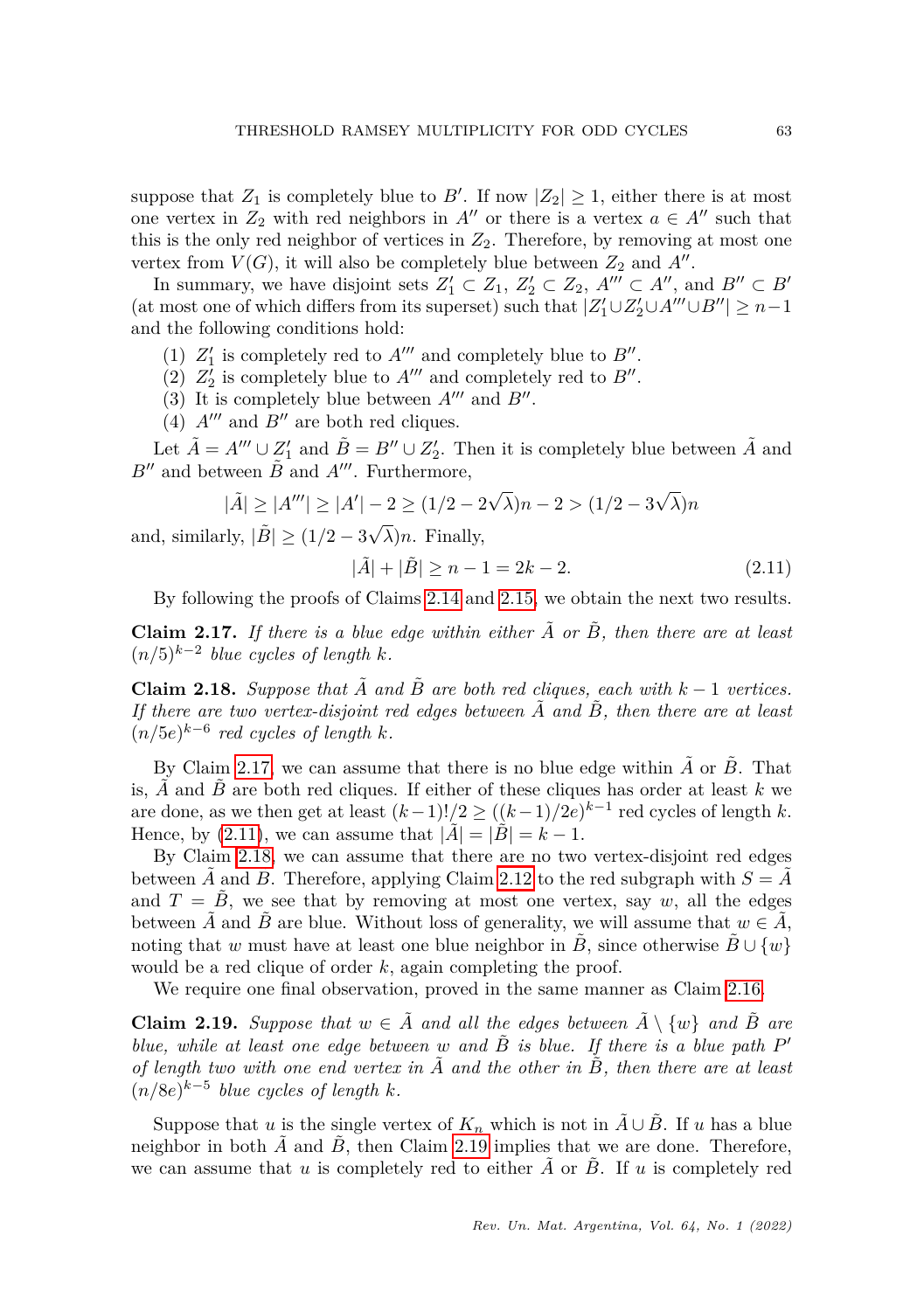to  $\tilde{A}$ , then  $\tilde{A} \cup \{u\}$  is a red clique with *k* vertices, in which case there are at least  $(k-1)!/2$  red cycles of length k. Since this is also true if u is completely red to B, this completes the proof.  $\Box$ 

<span id="page-15-0"></span>2.5. **Proof of Lemma [2.6.](#page-4-0)** The following stability lemma of Nikiforov and Schelp [\[19\]](#page-19-13) is an essential ingredient in our proof.

<span id="page-15-1"></span>**Lemma 2.20** ([\[19,](#page-19-13) Theorem 13]). *Let*  $0 < \alpha < 5 \cdot 10^{-6}$ ,  $0 \le \beta \le \alpha/25$ , and  $n \ge \alpha^{-1}$ . *If G is a graph with n vertices and*  $e(G) > (1/4 - \beta)n^2$ , *then one of the following holds:*

- *(1) There are cycles*  $C_t \subset G$  *for every*  $t \in [3, \lceil (1/2 + \alpha)n \rceil].$
- *(2) There exists a partition*  $V(G) = U_0 \cup U_1 \cup U_2$  *such that*

 $|U_0| < 2000\alpha n$ ,

$$
\left(1/2 - 10\sqrt{\alpha + \beta}\right)n < |U_1| \leq |U_2| < \left(1/2 + 10\sqrt{\alpha + \beta}\right)n,
$$

*and the induced subgraph*  $G - U_0$  *on vertex set*  $V(G) \setminus U_0$  *is a subgraph of either the complete bipartite graph between*  $U_1$  *and*  $U_2$  *or its complement.* 

With this preliminary in place, we can begin the proof of Lemma [2.6.](#page-4-0) We apply the colored regularity lemma, Lemma [2.4,](#page-3-1) with parameters  $\epsilon$  and  $l = \lceil \epsilon^{-1} \rceil$  to the given red/blue coloring of  $K_n$ . This implies that there exist  $n_0(\epsilon)$  and  $M_0(\epsilon)$  such that, for any  $n \geq n_0$ , there is a regular partition of  $K_n$  into M parts  $V_1, \ldots, V_M$  with  $\epsilon^{-1} \leq M \leq M_0$ . We now consider a reduced graph *H* with *M* vertices  $v_1, \ldots, v_M$ corresponding to  $V_1, \ldots, V_M$ , placing an edge between  $v_i$  and  $v_j$  if and only if the pair  $(V_i, V_j)$  is  $\epsilon$ -regular. We then color the edge  $(v_i, v_j)$  red if the density of red edges between  $V_i$  and  $V_j$  is at least  $d = 12e^{1/2}$  and we color an edge blue under the analogous condition with blue in place of red. By the regularity lemma, all but at most  $\epsilon {M \choose 2}$  pairs of distinct vertices of *H* are edges and, since  $d < 1/2$ , all edges of *H* are colored red, blue, or, perhaps, both red and blue. We say an edge is red-only if it is colored in red and not blue, while blue-only is defined similarly.

Let  $H_R$  be the subgraph of  $H$  induced by edges containing the color red and let  $H_B$  be the subgraph induced by edges containing the color blue. Hence,

$$
|E(H_R)|+|E(H_B)|\geq (1-\epsilon)\binom{M}{2}>(1-2\epsilon)M^2/2,
$$

where we used that  $M \geq \epsilon^{-1}$ . Thus, without loss of generality, we can assume that

$$
|E(H_R)| > (1 - 2\epsilon)M^2/4.
$$

We now apply Lemma [2.20](#page-15-1) to  $H_R$  with  $\beta = \epsilon/2$  and  $\alpha = 20\sqrt{\epsilon}$ . There are two cases:

*Case 1 of Lemma [2.20.](#page-15-1)* In this case, we can find a red cycle  $C_t$  for every  $t \in$  $[3, (1/2 + \alpha)M]$ . In particular, we can find an odd cycle  $C_t$  with

$$
(1/2 + \alpha)M \ge t > (1/2 + \alpha)M - 2.
$$

But this means that there are disjoint vertex sets  $V_{k_0}, \ldots, V_{k_{t-1}}$  such that, for each  $0 \leq i \leq t-1, |V_{k_i}| \geq \lfloor n/M \rfloor$  and each pair  $(V_{k_i}, V_{k_{i+1}})$  (with addition taken mod *t*)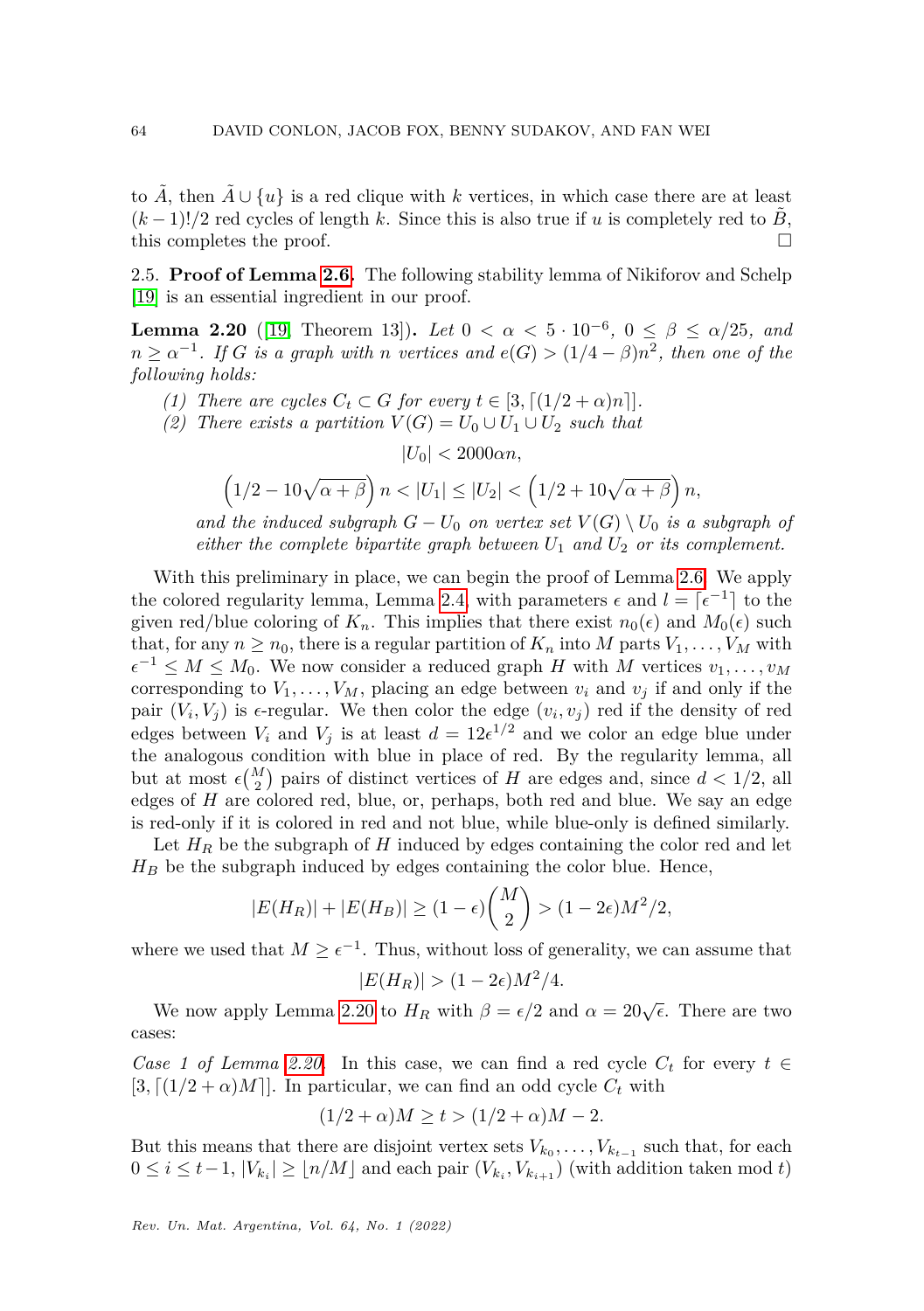is  $\epsilon$ -regular in red with red density at least  $12\epsilon^{1/2}$ . Thus, we are in Case 1 of Lemma [2.6.](#page-4-0)

*Case 2 of Lemma [2.20.](#page-15-1)* In this case, there exists a partition  $V(H_R) = U_0 \cup U_1 \cup U_2$ such that  $|U_0| < 2000 \alpha M$  and

<span id="page-16-0"></span>
$$
(1/2 - 10\sqrt{2\alpha}) M < |U_1| \le |U_2| < (1/2 + 10\sqrt{2\alpha}) M.
$$
 (2.12)

Furthermore, the induced subgraph  $H_R - U_0$  is a subgraph of the disjoint cliques on  $U_1$  and  $U_2$  or a subgraph of the complete bipartite graph between  $U_1$  and  $U_2$ . We will assume that the induced subgraph  $H_R - U_0$  is a subgraph of the graph consisting of disjoint cliques on  $U_1$  and  $U_2$ . The other case, where all edges of  $H_R - U_0$  are between  $U_1$  and  $U_2$ , can be handled similarly.

Thus, by assumption, any edges between  $U_1$  and  $U_2$  are blue-only. Moreover, since the number of non-adjacent pairs is at most  $\epsilon {M \choose 2}$ , the number of blue-only edges between  $U_1$  and  $U_2$  is at least

<span id="page-16-3"></span>
$$
|U_1||U_2| - \epsilon \binom{M}{2}.\tag{2.13}
$$

Let  $U'_1 \subset U_1$  be the set of vertices in  $U_1$  that have blue degree at least  $(1 - \sqrt{\epsilon}) |U_2|$ in  $U_2$ . Suppose that  $|U_1 \setminus U_1'| = x|U_1|$ . Then

$$
(1 - \sqrt{\epsilon})|U_2|x|U_1| + |U_2|(1 - x)|U_1| \ge |U_1||U_2| - \epsilon M^2/2,
$$

which implies that  $x \le \sqrt{\epsilon} M^2/(2|U_1||U_2|)$ . Since  $|U_1|, |U_2| \ge (1/2 - 10\sqrt{2\alpha})M$ , we have

$$
x \le \sqrt{\epsilon}M^2/(2|U_1||U_2|) \le \sqrt{\epsilon}M^2/(2(1/2-10\sqrt{2\alpha})^2M^2) < \sqrt{\epsilon}(2+200\sqrt{\alpha}) < 3\sqrt{\epsilon},
$$

where we used that  $\alpha < 5 \cdot 10^{-6}$ . Defining  $U_2' \subset U_2$  analogously, we therefore have

<span id="page-16-1"></span>
$$
|U_1 \setminus U_1'| \le 3\sqrt{\epsilon}|U_1|, \quad |U_2 \setminus U_2'| \le 3\sqrt{\epsilon}|U_2|.
$$
 (2.14)

Thus, each vertex in  $U'_1$  has at least  $(1 - \sqrt{\epsilon})|U_2| - |U_2 \setminus U'_2| \ge (1 - 4\sqrt{\epsilon})|U_2|$  blue neighbors in  $U_2'$  and, similarly, each vertex in  $U_2'$  has at least  $(1 - 4\sqrt{\epsilon})|U_1|$  blue neighbors in  $U_1'$ .

<span id="page-16-2"></span>**Claim 2.21.** If there is a blue edge within  $U'_1$  or  $U'_2$ , then Case 1 of Lemma [2.6](#page-4-0) *holds.*

*Proof.* It will suffice to show that there is a blue cycle  $C_t$  in  $H$ , where  $t$  is the odd integer with  $(1/2 + \alpha)M \ge t > (1/2 + \alpha)M - 2$ . Suppose that there is a blue edge  $(u, u')$  in *U*<sup>1</sup>. We will apply Claim [2.9](#page-9-1) to  $H_B$  with  $(S, T, l)$  being  $(U'_1, U'_2, t)$ . Since each vertex in  $U_1'$  has at least  $(1 - 4\sqrt{\epsilon})|U_2|$  blue neighbors in  $U_2'$ , any two vertices in  $U_1'$  have blue common neighborhood in  $U_2'$  of order at least

$$
2(1-4\sqrt{\epsilon})|U_2| - |U_2'| \ge (1-8\sqrt{\epsilon})|U_2'|.
$$

Thus, we can let *s* in Claim [2.9](#page-9-1) be  $(1 - 8\sqrt{\epsilon})|U_2'|$ . To check that Claim 2.9 applies, we need to show that  $(1/2 + \alpha)M \le \min(2|U_1'| - 1, 2s + 1)$ . First, by  $(2.12)$ ,  $(2.14)$ ,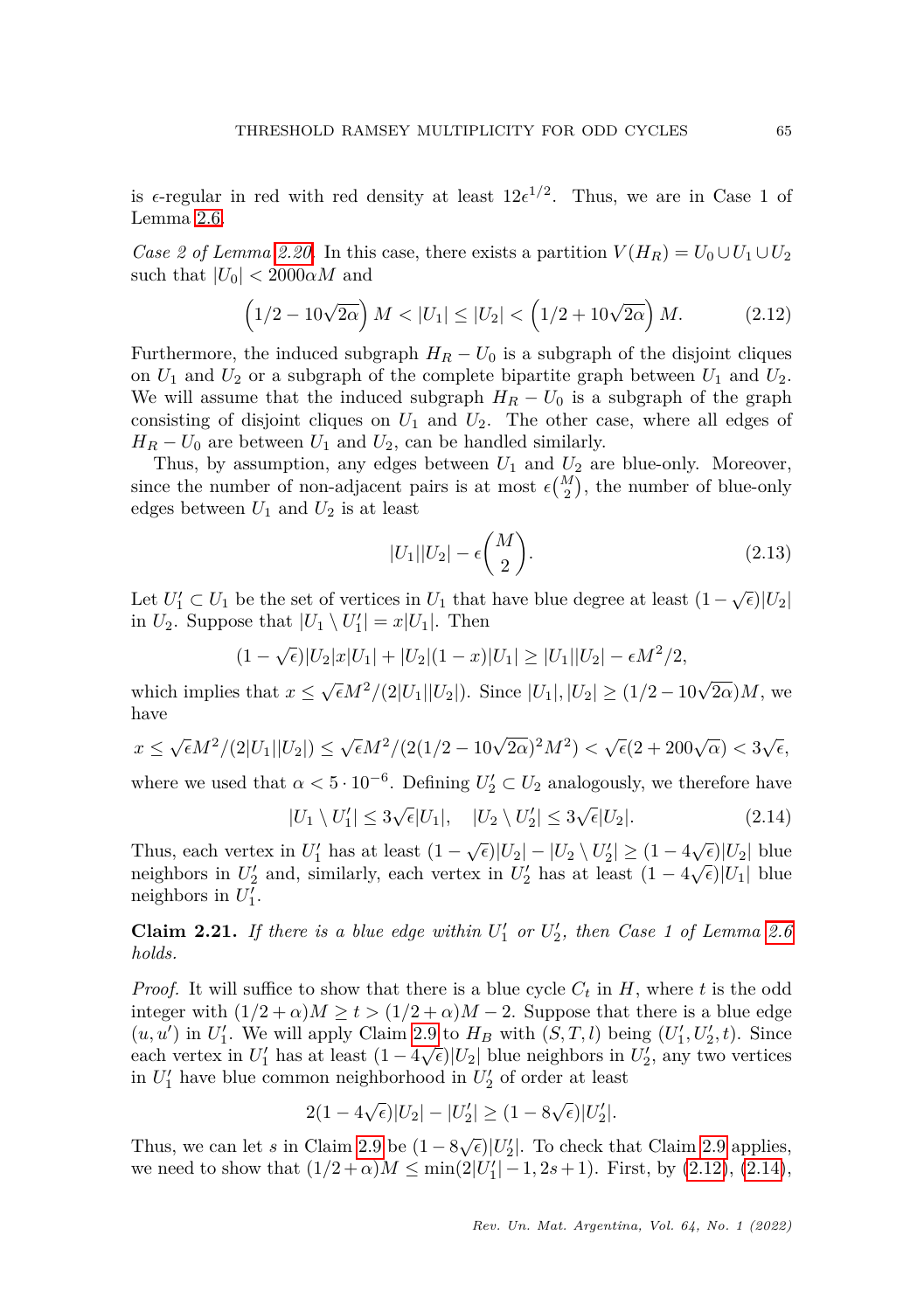and the fact that  $M \geq \epsilon^{-1}$ ,

$$
2|U'_1| - 1 \ge 2(1 - 3\sqrt{\epsilon})|U_1| - 1 \ge 2(1 - 3\sqrt{\epsilon})(1/2 - 10\sqrt{2\alpha})M - 1
$$
  
> 0.6M >  $(1/2 + \alpha)M$ .

Similarly,

$$
2s + 1 \ge 2(1 - 8\sqrt{\epsilon})(1 - 3\sqrt{\epsilon})|U_2| \ge 2(1 - 11\sqrt{\epsilon})(1/2 - 10\sqrt{2\alpha})M
$$
  
> 0.6M > (1/2 + \alpha)M.

Thus, by Claim [2.9,](#page-9-1) there is a cycle of length  $t$  in  $H_B$ , as required.

We may therefore assume that there is no blue edge inside  $U_1'$  or  $U_2'$ . That is, all the edges within  $U'_1$  and  $U'_2$  are red-only. We move the vertices in  $U_0$  arbitrarily to *U*<sub>1</sub> and *U*<sub>2</sub> to obtain  $\tilde{U}_1$  and  $\tilde{U}_2$ . Thus,  $\tilde{U}_1 \cup \tilde{U}_2$  is a vertex partition of *V*(*H*). Let *X*<sup>1</sup> ⊂ *V*(*K<sub>n</sub>*) be the vertices in *K<sub>n</sub>* corresponding to  $\tilde{U}_1$  in *H* and let *X*<sub>2</sub> ⊂ *V*(*K<sub>n</sub>*) be the vertices corresponding to  $\tilde{U}_2$ . We will conclude the proof by showing that the partition  $X_1 \cup X_2$  induces an extremal coloring.

**Claim 2.22.** The vertex partition  $X_1 \cup X_2$  induces an extremal coloring with pa*rameter*  $\lambda$ *, where*  $\lambda = 300\sqrt{\alpha}$ *.* 

*Proof.* By Claim [2.21,](#page-16-2) any edge in  $U'_1$  is red-only and at most  $\epsilon {M \choose 2}$  pairs of distinct vertices in  $U_1'$  are non-adjacent. Moreover, for any red-only edge  $(i, j)$  in  $U_1'$ , the red density between  $V_i$  and  $V_j$  is at least  $1 - d$ , since otherwise  $(i, j)$  would also be colored blue. Since  $n/M - 1 < |V_i| \le n/M + 1$ , the number of red edges in  $X_1$  is at least

$$
(1-d)(n/M-1)^2 \binom{|U'_1|}{2} - (n/M+1)^2 \epsilon \binom{M}{2}.
$$

Note also, by [\(2.12\)](#page-16-0), that

$$
|X_1| \leq |\tilde{U}_1| \cdot (n/M + 1) \leq (|U_1| + |U_0|)(n/M + 1) \leq (|U_1| + 2000\alpha M)(n/M + 1)
$$
  

$$
\leq (1/2 + 10\sqrt{2\alpha} + 2000\alpha)M(n/M + 1) \leq (1/2 + 20\sqrt{\alpha})n.
$$

Combining the two inequalities above with  $(2.12)$  and  $(2.14)$ , we see that the red density in  $X_1$  is at least

$$
\frac{(1-d)\binom{|U'_1|}{2}(n/M-1)^2 - (n/M+1)^2 \epsilon M^2/2}{|X_1|^2/2}
$$
  
\n
$$
\geq \frac{2(1-d)\binom{(1-3\sqrt{\epsilon})|U_1|}{2}(n/M-1)^2 - (n/M+1)^2 \epsilon M^2}{(1/2+20\sqrt{\alpha})^2 n^2}
$$
  
\n
$$
\geq 1-d-200\sqrt{\alpha}-10\sqrt{\epsilon} > 1-300\sqrt{\alpha}.
$$

Similarly,  $|X_2| \leq (1/2 + 20\sqrt{\alpha})n$  and the red density in  $X_2 \subset V(G)$  is at least  $1 - 300\sqrt{\alpha}$ .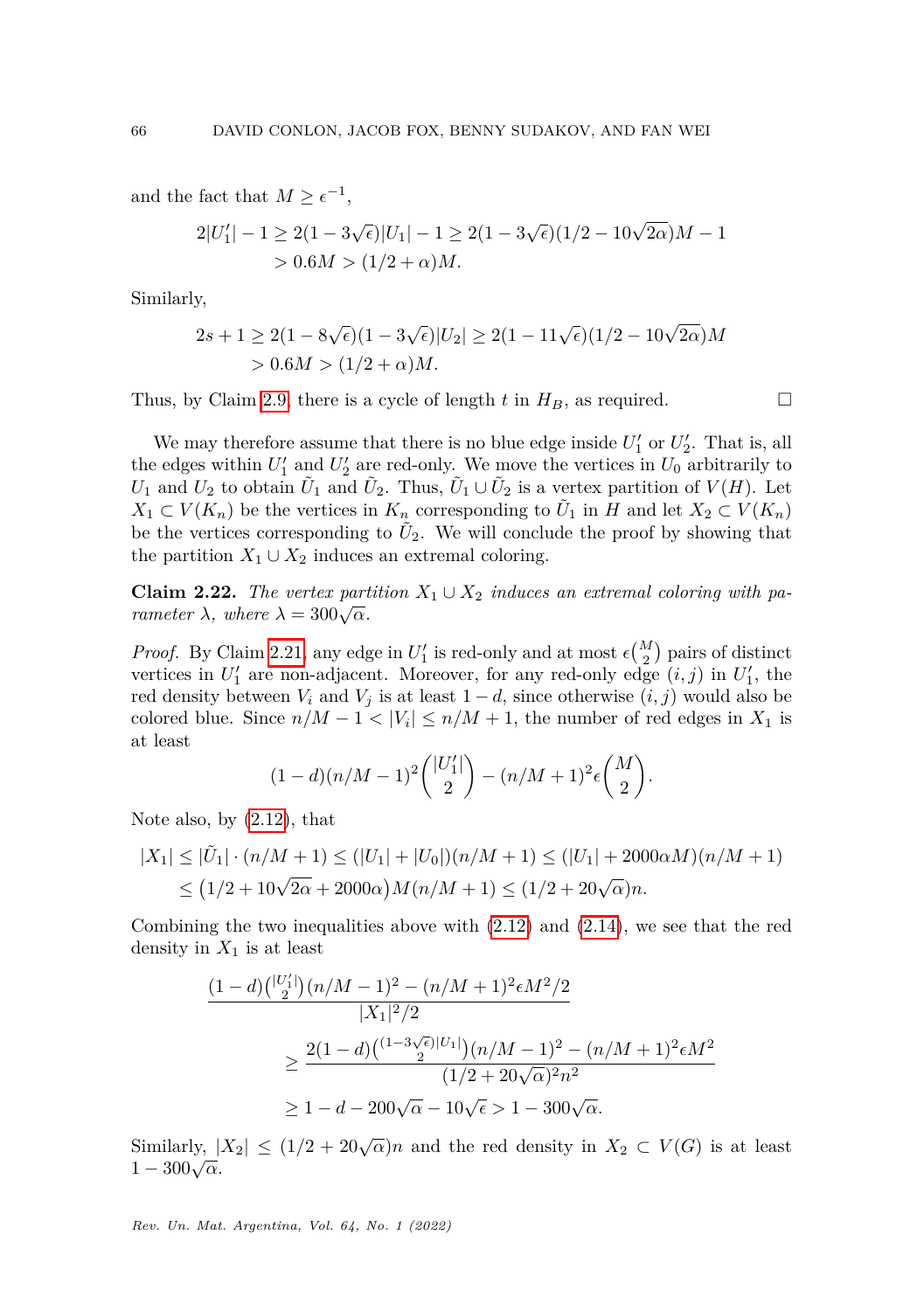It only remains to lower bound the blue density between *X*<sup>1</sup> and *X*2. By [\(2.12\)](#page-16-0) and  $(2.13)$ , the number of blue edges between  $X_1$  and  $X_2$  is at least

$$
(1-d)\left(|U_1||U_2| - \epsilon \binom{M}{2}\right)(n/M-1)^2
$$
  
\n
$$
\geq (1-d)\left((1/2 - 20\sqrt{\alpha})^2M^2 - \epsilon \binom{M}{2}\right)(n/M-1)^2
$$
  
\n
$$
> (1-d)(1/4 - 25\sqrt{\alpha})n^2.
$$

Thus, by a similar computation to the one above, the blue density between *X*<sup>1</sup> and  $X_2$  is at least

$$
\frac{(1-d)(1/4-25\sqrt{\alpha})n^2}{|X_1||X_2|} \ge \frac{(1-d)(1/4-25\sqrt{\alpha})n^2}{n^2/4} > 1-300\sqrt{\alpha},
$$

as required.  $\Box$ 

## **REFERENCES**

- <span id="page-18-4"></span>[1] S. A. Burr and V. Rosta, On the Ramsey multiplicities of graphs—problems and recent results, *J. Graph Theory* **4** (1980), no. 4, 347–361. [MR 0595601.](https://mathscinet.ams.org/mathscinet-getitem?mr=0595601)
- <span id="page-18-0"></span>[2] D. Conlon, A new upper bound for diagonal Ramsey numbers, *Ann. of Math. (2)* **170** (2009), no. 2, 941–960. [MR 2552114.](https://mathscinet.ams.org/mathscinet-getitem?mr=2552114)
- <span id="page-18-7"></span>[3] D. Conlon, J. Fox and B. Sudakov, An approximate version of Sidorenko's conjecture, *Geom. Funct. Anal.* **20** (2010), no. 6, 1354–1366. [MR 2738996.](https://mathscinet.ams.org/mathscinet-getitem?mr=2738996)
- <span id="page-18-11"></span>[4] D. Conlon, J. Fox and B. Sudakov, Recent developments in graph Ramsey theory, in *Surveys in Combinatorics 2015*, 49–118, London Math. Soc. Lecture Note Ser., 424, Cambridge Univ. Press, Cambridge, 2015. [MR 3497267.](https://mathscinet.ams.org/mathscinet-getitem?mr=3497267)
- <span id="page-18-12"></span>[5] D. Conlon, J. Fox, B. Sudakov, and F. Wei, Threshold Ramsey multiplicity for paths and even cycles,<https://arxiv.org/abs/2108.00991> [math.CO], 2021.
- <span id="page-18-8"></span>[6] D. Conlon, J. H. Kim, C. Lee, and J. Lee, Some advances on Sidorenko's conjecture, *J. Lond. Math. Soc. (2)* **98** (2018), no. 3, 593–608. [MR 3893193.](https://mathscinet.ams.org/mathscinet-getitem?mr=3893193)
- <span id="page-18-9"></span>[7] D. Conlon and J. Lee, Sidorenko's conjecture for blow-ups, *Discrete Anal.* **2021**, Paper No. 2, 13 pp. [MR 4237083.](https://mathscinet.ams.org/mathscinet-getitem?mr=4237083)
- <span id="page-18-3"></span>[8] P. Erdős, On the number of complete subgraphs contained in certain graphs, *Magyar Tud. Akad. Mat. Kutat´o Int. K¨ozl*. **7** (1962), 459–464. [MR 0151956.](https://mathscinet.ams.org/mathscinet-getitem?mr=0151956)
- <span id="page-18-2"></span>[9] R. J. Faudree and R. H. Schelp, All Ramsey numbers for cycles in graphs, *Discrete Math.* **8** (1974), 313–329. [MR 0345866.](https://mathscinet.ams.org/mathscinet-getitem?mr=0345866)
- <span id="page-18-1"></span>[10] L. Gerencsér and A. Gyárfás, On Ramsey-type problems, *Ann. Univ. Sci. Budapest. Eötvös Sect. Math.* **10** (1967), 167–170. [MR 0239997.](https://mathscinet.ams.org/mathscinet-getitem?mr=0239997)
- <span id="page-18-14"></span>[11] F. Harary, A survey of generalized Ramsey theory, in *Graphs and Combinatorics (Proc. Capital Conf., George Washington Univ., Washington, D.C., 1973)*, 10–17, Lecture Notes in Math., 406, Springer, Berlin, 1974. [MR 0360333.](https://mathscinet.ams.org/mathscinet-getitem?mr=0360333)
- <span id="page-18-13"></span>[12] F. Harary and G. Prins, Generalized Ramsey theory for graphs. IV. The Ramsey multiplicity of a graph, *Networks* **4** (1974), 163–173. [MR 0340080.](https://mathscinet.ams.org/mathscinet-getitem?mr=0340080)
- <span id="page-18-6"></span>[13] H. Hatami, J. Hladký, D. Král, S. Norine, and A. Razborov, Non-three-colourable common graphs exist, *Combin. Probab. Comput.* **21** (2012), no. 5, 734–742. [MR 2959863.](https://mathscinet.ams.org/mathscinet-getitem?mr=2959863)
- <span id="page-18-5"></span>[14] C. Jagger, P. Štovíček, and A. Thomason, Multiplicities of subgraphs, *Combinatorica* 16 (1996), no. 1, 123–141. [MR 1394515.](https://mathscinet.ams.org/mathscinet-getitem?mr=1394515)
- <span id="page-18-15"></span>[15] G. Károlyi and V. Rosta, On the Ramsey multiplicity of the odd cycles, [https://infoscience.](https://infoscience.epfl.ch/record/175667) [epfl.ch/record/175667,](https://infoscience.epfl.ch/record/175667) 2010.
- <span id="page-18-10"></span>[16] J. H. Kim, C. Lee, and J. Lee, Two approaches to Sidorenko's conjecture, *Trans. Amer. Math. Soc.* **368** (2016), no. 7, 5057–5074. [MR 3456171.](https://mathscinet.ams.org/mathscinet-getitem?mr=3456171)